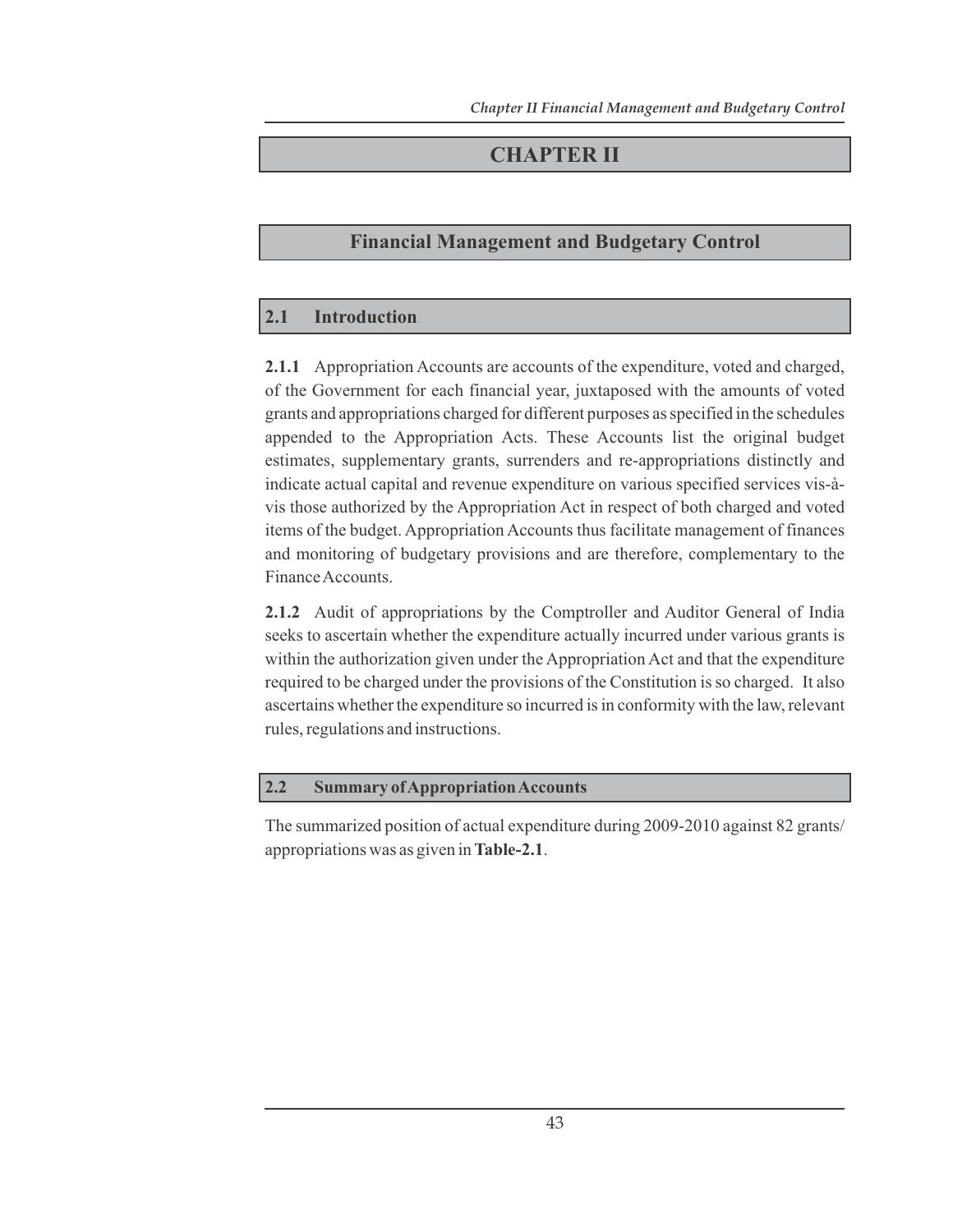|                    |                                 |                                  |                                          |              |                         | $(3 \nvert \bar{z}$ in crore) |
|--------------------|---------------------------------|----------------------------------|------------------------------------------|--------------|-------------------------|-------------------------------|
|                    | <b>Nature of</b><br>expenditure | Original grant/<br>appropriation | Supplementary<br>grant/<br>appropriation | <b>Total</b> | Actual<br>expenditure   | Saving $(-)/$<br>Excess $(+)$ |
| Voted              | I Revenue                       | 33,575.66                        | 2,914.83                                 | 36,490.49    | 31, 315.76              | $-5,174.73$                   |
|                    | II Capital                      | 7,168.48                         | 2,649.36                                 | 9,817.84     | 8,101.94                | $-1,715.90$                   |
|                    | III Loans and<br>Advances       | 1,399.52                         | 2,880.29                                 | 4,279.81     | $3,829.66$ <sup>1</sup> | $-450.15$                     |
| <b>Total Voted</b> |                                 | 42,143.66                        | 8,444.48                                 | 50,588.14    | $43,247.36^2$           | $-7,340.78$                   |
| <b>Charged</b>     | IV Revenue                      | 5,468.27                         | 16.42                                    | 5,484.69     | 4,792.75                | $-691.94$                     |
|                    | V Capital                       | 30.77                            | --                                       | 30.77        | 30.02                   | $-0.75$                       |
|                    | VI Public Debt-<br>Repayment    | 6,290.46                         | $-$                                      | 6,290.46     | 2,394.05                | $-3,896.41$                   |
|                    | <b>Total Charged</b>            | 11,789.50                        | 16.42                                    | 11,805.92    | 7,216.82                | $-4,589.10$                   |
| <b>Grand Total</b> |                                 | 53,933.16                        | 8,460.90                                 | 62,394.06    | $50,464.18^3$           | $-11,929.88$                  |

**Table-2.1: Summarized Position of Actual Expenditure vis-à-vis Original/ Supplementary Provisions**

The overall saving of  $\bar{z}$ 11,929.88 crore was the result of savings of  $\bar{z}$ 12,053.83 crore in 70 grants and 44 appropriations under the Revenue Section, 48 grants and eight appropriations under the Capital Section, offset by excess of  $\bar{\bar{\mathcal{J}}}$ 123.95 crore in four grants under Revenue Section.

The savings/excesses were intimated from 2 to 26 July 2010 to the Controlling Officers asking them to explain the significant variations. Out of 849 sub-heads, explanations for variations were not received (August 2010) in respect of 657 subheads (savings: 554 sub-heads and excess: 103 sub-heads).

#### **2.3 Financial accountability and budget management**

#### **2.3.1 Appropriations vis-à-vis allocative priorities**

The outcome of appropriation audit revealed that in 27 cases, savings exceeded  $\bar{\tau}$ 10 crore in each case and also by more than 20 *per cent* of the total provisions aggregating `9,101.78 crore **(Appendix-2.1)**. Against the total savings of ₹11,929.88 crore (Table-2.1), savings of ₹8,579.16 crore (71.91 *per cent*)<sup>4</sup> occurred in 13 cases relating to 11 grants and two appropriations as indicated in **Table-2.2**.

*Exceeding*  $\bar{\tau}$ 100 crore and also more than 20 per cent of the total provision in each case.

*<sup>1</sup> Includes* ` *2.78 crore in respect of Inter-State Settlement.*

*<sup>2</sup> Gross figure without taking into account the recoveries adjusted as reduction of expenditure under revenue expenditure:* `*211.61 crore and capital expenditure* `*217.09 crore.*

*<sup>3</sup> The actual expenditure was overstated to the following extent for the reasons mentioned below:*

<sup>`</sup>*397.94 crore (Revenue Voted section:* `*229.93 crore and Capital Voted section:* `*168.01 crore) being the unspent amount was transferred to Major Head 8443-Civil Deposit, 800- Other Deposits through NIL payment vouchers.*

<sup>`</sup>*413.27 crore (Deposit:* `*1,242.89 crore-Disbursements:* `*826.62 crore) in respect of Government and semi-Government institutions added to the balance of Major Head 8443- Civil Deposit, 106-Personal Deposit Account. Out of the total deposit of* `*1,242.89 crore during the year,* `*107.56 crore was credited through NIL payment vouchers. Genuineness of expenditure of* `*11.47 lakh drawn on Abstract Contingent bills could not be* 

*vouchsafed, as Detailed Contingent bills were not submitted.*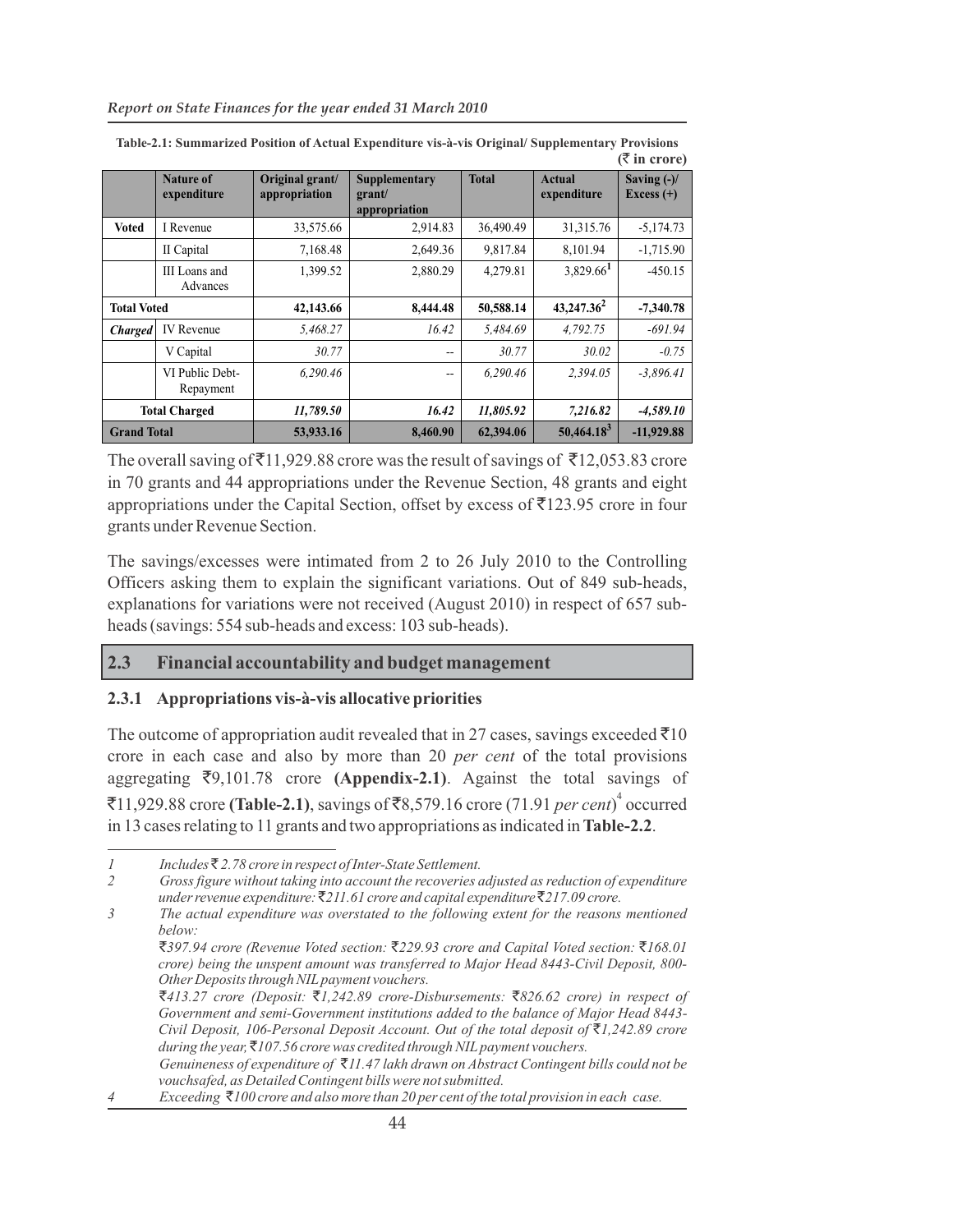| SI.<br>No.       | No. and Name of the<br>Grant                                                                                    | Original | <b>Supplementary</b> | <b>Total</b> | <b>Actual</b><br><b>Expenditure</b> | <b>Savings</b> |
|------------------|-----------------------------------------------------------------------------------------------------------------|----------|----------------------|--------------|-------------------------------------|----------------|
|                  | <b>Revenue-Voted</b>                                                                                            |          |                      |              |                                     |                |
| 1.               | 06-Finance                                                                                                      | 4,567.47 | 11.55                | 4,579.02     | 3,144.70                            | 1,434.32       |
| 2.               | 10-Forest                                                                                                       | 924.29   | 147.24               | 1,071.53     | 825.90                              | 245.63         |
| $\overline{3}$ . | 13-Farmers Welfare<br>and Agriculture<br>Development                                                            | 634.29   | 26.62                | 660.91       | 511.81                              | 149.10         |
| 4.               | 58-Expenditure on<br>Relief on Account of<br>Natural Calamities and<br>Scarcity                                 | 643.83   | 40.59                | 684.42       | 454.52                              | 229.90         |
| 5.               | 64-Scheduled Caste<br>Sub Plan                                                                                  | 1,087.47 | 2.04                 | 1,089.51     | 854.68                              | 234.83         |
| 6.               | 77-Other Expenditure<br>pertaining to School<br><b>Education Department</b><br>(Excluding Primary<br>Education) | 712.19   | 585.93               | 1,298.12     | 736.54                              | 561.58         |
| 7.               | 80-Financial<br>Assistance to three-tier<br>Panchayati Raj<br>Institution                                       | 2,756.34 | 277.62               | 3,033.96     | 2,396.23                            | 637.73         |
|                  | <b>Capital-Voted</b>                                                                                            |          |                      |              |                                     |                |
| 8.               | 06-Finance                                                                                                      | 164.41   | 1.43                 | 165.84       | 52.51                               | 113.33         |
| 9.               | 23-Water Resources<br>Department                                                                                | 347.17   | 303.67               | 650.84       | 413.27                              | 237.57         |
| 10.              | 41-Tribal Area Sub-<br>Plan                                                                                     | 1,410.69 | 72.66                | 1,483.35     | 948.35                              | 535.00         |
| 11.              | 45-Minor Irrigation<br>Works                                                                                    | 309.93   | 235.35               | 545.28       | 383.60                              | 161.68         |
|                  | <b>Revenue-Charged</b>                                                                                          |          |                      |              |                                     |                |
| 12               | 12-Energy                                                                                                       | 242.00   | $\sim$               | 242.00       | 99.91                               | 142.09         |
|                  | Capital-Charged                                                                                                 |          |                      |              |                                     |                |
| 13               | Public Debt                                                                                                     | 6.290.46 | $-$                  | 6.290.46     | 2,394.06                            | 3,896.40       |
|                  | <b>Total</b>                                                                                                    |          |                      |              |                                     | 8,579.16       |

Table-2.2: List of Grants/Appropriations with savings of  $\bar{c}100$  crore and above **(**` **in crore)**

Reasons for the substantial savings in the grants/appropriations shown in the above table are as under:-

**Public Debt (Capital Charged):** Significant savings occurred mainly under 6003- Internal Debt of the State Government-Ways and Means Advances ( $\bar{\tau}$ 2,000.00 crore) and Advances to meet shortfalls ( $\overline{(}2,000.00$  crore), which were partly offset by excesses under 6003-Internal Debt of the State Government-12.25 *per cent* Madhya Pradesh State Development-Loan, 2009 ( $\overline{30.58}$  crore) and Special Securities issued to National Small Savings Fund of Central Government ( $\overline{(}123.46$  crore). Reasons for the savings/excesses had not been intimated (August 2010).

*06-Finance (Revenue Voted):* Substantial savings occurred mainly under 2070- Other Administrative Services-State Plan Schemes (Normal)-Other Expenditure (`827 crore), 2071-Pension and Other Retirement Benefits-Minor Head 101- Composite State of Madhya Pradesh (₹583.60 crore), 104-Composite State of Madhya Pradesh ( $\overline{5}115.85$  crore) and Madhya Pradesh ( $\overline{5}28.05$  crore), 117-Contributory Pension Scheme ( $\bar{z}$ 41.32 crore) and 200-Pension Payment to All India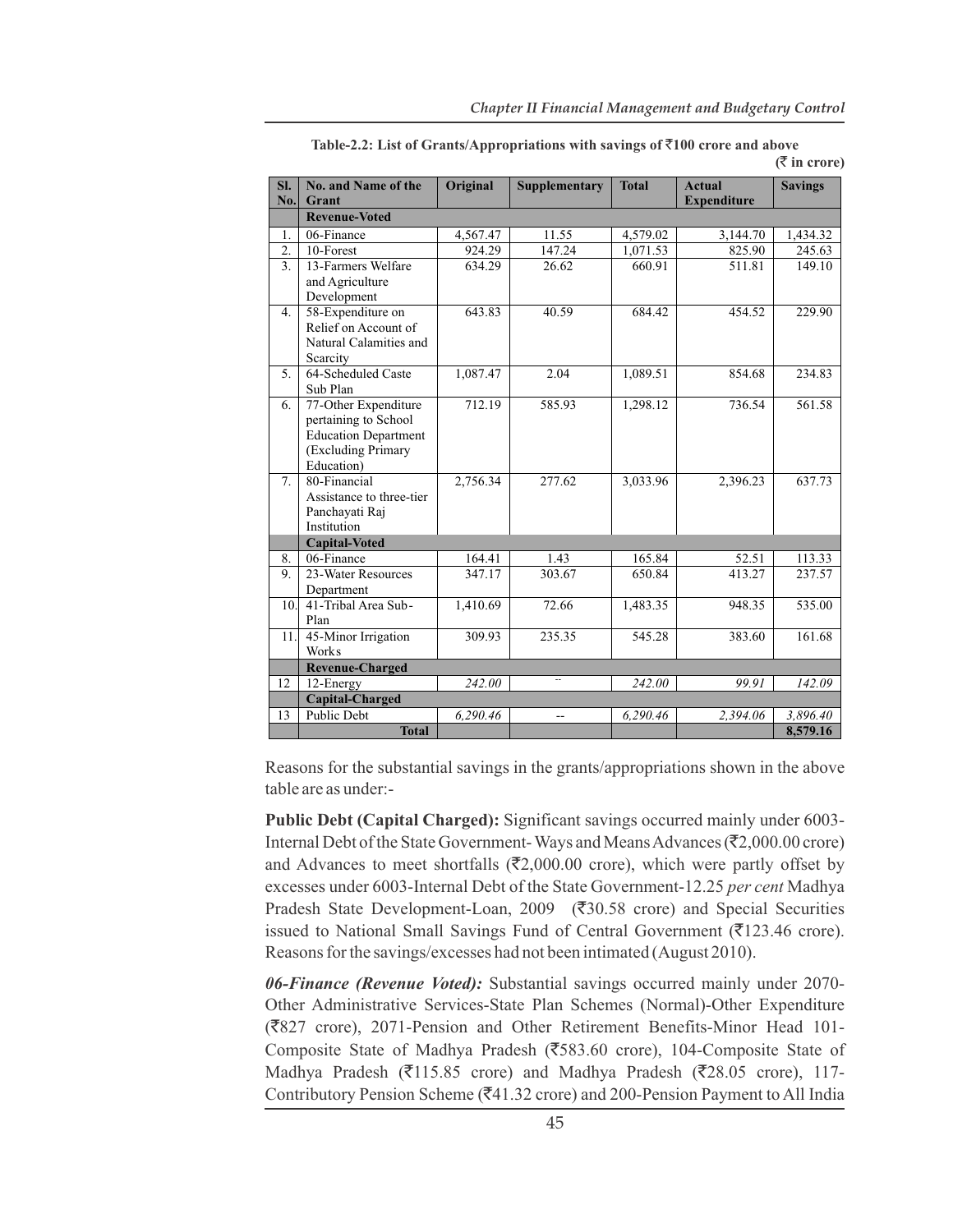Services officers ( $\overline{3}34$  crore), which were partly offset by excesses mainly under 2071-Pension and other Retirement Benefits- 105- Composite State of Madhya Pradesh ( $\overline{\mathfrak{Z}}$ 221.18 crore). Reasons for the savings and excesses had not been intimated (August 2010).

*06-Finance (Capital Voted):* Substantial savings occurred mainly under 6075- Loans for Miscellaneous General Services-Provision for settlement of Guaranteed Loans ( $\overline{\xi}$ 50 crore) and Loan Assistance for restructuring of State Government Undertakings ( $\overline{\text{55.27}}$  crore). Reasons for the above savings had not been intimated (August 2010).

*10-Forest (Revenue Voted):* Substantial savings occurred mainly under Major Head 2406-Forestry and Wild life- Regional Forest Divisions ( $\overline{5}14.83$  crore), Centrally Sponsored scheme Normal- Modern Fire Safety Scheme in Forests (₹15.16 crore), Development of National Park and Sanctuaries, Bandhavgarh, Kanha National Park and Tiger Project ( $\overline{(}135.28$  crore), Additional Central Assistance (Normal)- Public Forestry and Preparation of Plantation in Nurseries ( $\overline{\mathfrak{Z}}$ 23.54 crore) and Timber  $(\overline{\mathfrak{F}}36.22$  crore). Saving of  $\overline{\mathfrak{F}}36.22$  crore above was due to non-cutting of timber and bamboo in Naxalite affected areas. Saving of  $\bar{z}$ 15.16 crore above was partly due to non-receipt of sanction from the GOI ( $\bar{\mathfrak{C}}$ 1.55 crore). Reasons for other savings have not been intimated (August 2010).

*12-Energy (Revenue Charged):* Significant savings occurred under Major head 2045-Other Taxes and Duties on Commodities and Services-Transfer of Energy Development Cess to Energy Development Fund levied under M.P. Upkar Adhiniyam 1982 ( $\overline{\text{5}}$ 142.09 crore). Reasons for the savings had not been intimated (August 2010).

*13-Farmers Welfare and Agriculture Development (Revenue Voted):* Substantial savings occurred mainly under Major head 2401-Crop Husbandry- State Plan Schemes (Normal)-National Agricultural Development Scheme ( $\bar{\epsilon}$ 121.94 crore). Reasons for the savings had not been intimated (August 2010).

*23- Water Resources Department (Capital Voted):* Substantial savings occurred mainly under Major head 4700-Capital outlay on Major Irrigation-Minor head 22- Additional Central Assistance (Normal)-Canal and Appurtenant Works ( $\overline{5}44.86$ ) crore), Major head 4702- Capital outlay on Minor Irrigation-Additional Central Assistance (Normal) in scheme Under Construction Minor Irrigation Schemes  $(27.66 \text{ core})$ , Improvement, Strengthening, Re-establishment ( $\overline{(}18.23 \text{ core})$ ), Restoration of Canal Capacity ( $\overline{(}33.94 \text{ core})$ , New Minor Irrigation schemes  $(24.51 \text{ core})$  and Command Area Development Rajghat Project ( $\overline{\overline{3}}3.94 \text{ core}$ ). The savings were mainly attributed to non-utilization of funds under the Bundelkhand Package due to shortage of time.

*41-Tribal Area Sub-Plan (Capital Voted) :* Substantial savings occurred mainly under 4225-Capital Outlay on Welfare of SCs, STs and Other Backward Classes-Central Sector schemes Normal- Miscellaneous Development Works in Tribal Area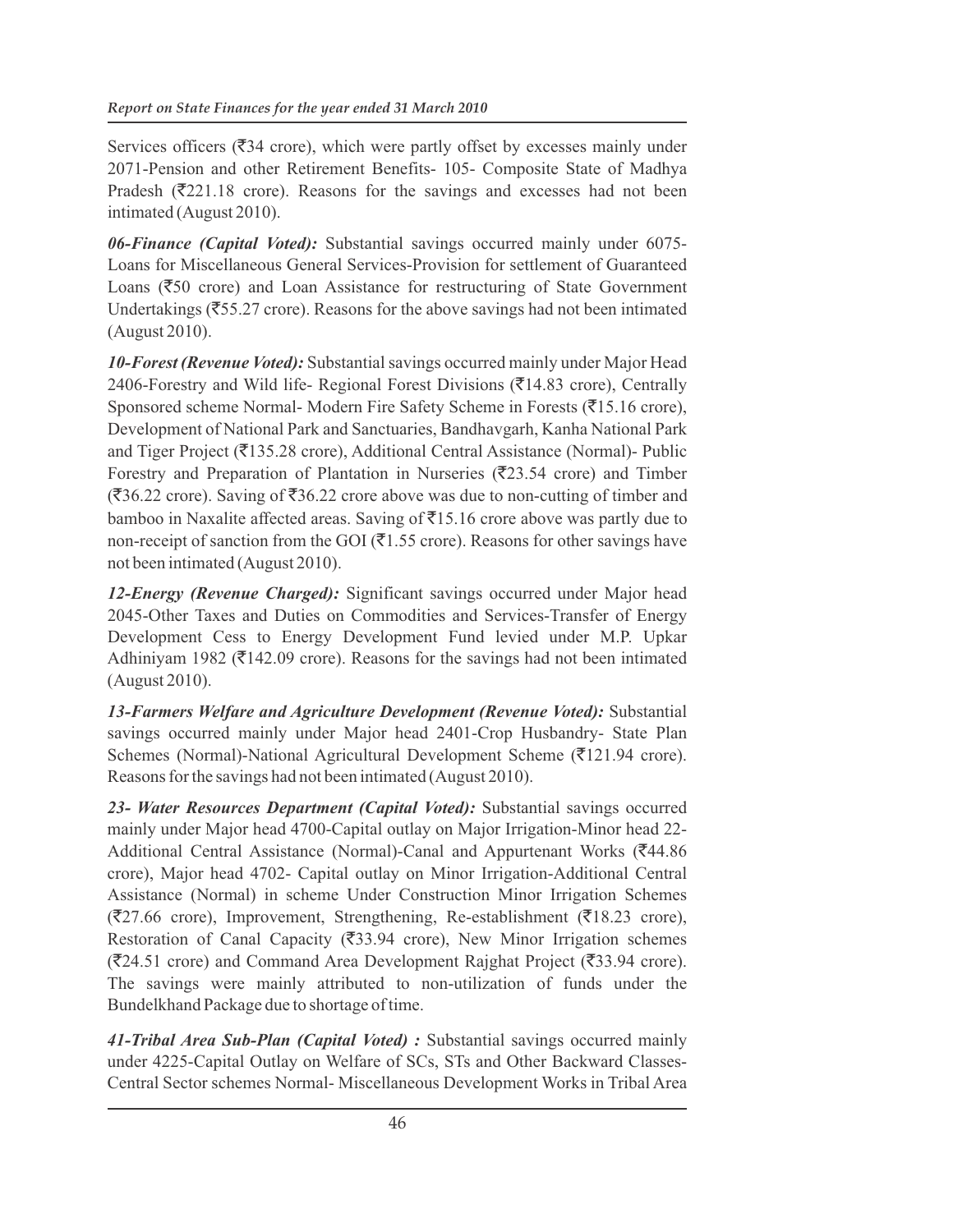Sub Plan Article [275(1)] ( $\overline{\text{562.63}}$  crore), 4515-Capital Outlay on Other Rural Development Programmes- Externally Aided Projects (TSP)- DPIP scheme  $(\overline{3}32)$ crore), 4700-Capital Outlay on Major Irrigation- Tribal Area Sub Plan-Omkareshwar Projects (₹180.14 crore), Lower Goi Project (₹30.99 crore), Major Head 4701-Capital outlay on Medium Irrigation-Halon Project ( $\overline{(}70.04$  crore) and Upper Narmada Project ( $\overline{\mathfrak{F}}84.78$  crore), which were partly offset by excesses mainly under 4515-Capital Outlay on Other Rural Development Programme-Madhya Pradesh Assembly Constituency Area Development Scheme ( $\overline{\mathfrak{Z}}22.15$  crore) and 4701-Capital Outlay on Medium Irrigation-Medium and Minor Irrigation Projects for Development of Narmada basin ( $\overline{(}21.50$  crore). Savings of  $\overline{(}62.63)$  crore above were due to non-receipt of the second instalment from Government of India, while savings of  $\overline{532}$  crore, were due to non-receipt of demand from D.P.I.P. Excess of `21.50 crore was due to survey work of Medium and Minor Irrigation Projects. Reasons for the other savings and excesses had not been intimated (August 2010).

*45-Minor Irrigation Works (Capital Voted):* Substantial savings occurred mainly under 4702-Capital outlay on Minor Irrigation-Minor Head-101- State Plan scheme (Normal)- Maintenance, Strengthening and Rehabilitation ( $\bar{\tau}$ 100 crore) and Minor Head 800-State Plan Schemes (Normal)-Direction and Administration  $(\overline{5}19.88)$ crore), which was partly offset by excess under Major head 4702, Minor head 101- State Plan scheme (Normal)- Minor and Micro minor irrigation schemes ( $\overline{\mathfrak{Z}}13.96$ ) crore). The excess of  $\bar{z}$ 13.96 crore above was partly due to payment of Compensation of Land Acquisition ( $\overline{5.02}$  crore). Reasons for the balance excess and the above savings had not been intimated (August 2010).

*58-Expenditure on Relief on Account of Natural Calamities and Scarcity (Revenue Voted):* Significant savings occurred under 2245-Relief on Account of Natural Calamities-Sub major head 01-Minor head-101-Implementation of Relief works through Tehsildars ( $\overline{5}19.90$  crore), Additional Provision for Drought Relief and Employment ( $\overline{(}37 \text{ core})$ , Relief for outbreak of fire ( $\overline{(}23.39 \text{ core})$ , Minor Head 102- Drinking Water Supply ( $\overline{\mathfrak{Z}}21.03$  crore), Sub major head 02- Minor Head 193-Assistance to Local Bodies/Institutions and Other Non-Government Bodies in flood-affected areas ( $\overline{3}18$  crore), Sub major head-80- Minor Head 800- Financial Aid in Calamities under Revenue Book 6-4 ( $\overline{5}$ 16.95 crore) and Assistance and other work for restoration ( $\overline{5}8.47$  crore). Savings of  $\overline{5}37$  crore,  $\overline{5}23.39$  crore and  $\overline{5}8.47$  crore above were partly attributed to non-occurrence of calamities ( $\overline{\xi}$ 20 crore,  $\overline{\xi}$  seven crore and  $\bar{\mathfrak{Z}}$ 12 crore respectively). Reasons for the other savings had not been intimated (August 2010).

*64-Scheduled Castes Sub-Plan (Revenue Voted):* Substantial savings occurred mainly under 2401-Crop Husbandry-National Agriculture Development scheme (`32.85 crore), 2235-Social Security and Welfare-Indira Gandhi National Old Age Pension ( $\overline{\xi}$ 17.87 crore), Social Security and Welfare ( $\overline{\xi}$ 18.45 crore), Ladli Laxmi Yojana ( $\overline{\xi}$ 13.55 crore) and 2236-Nutrition-Centrally Sponsored Schemes-Scheduled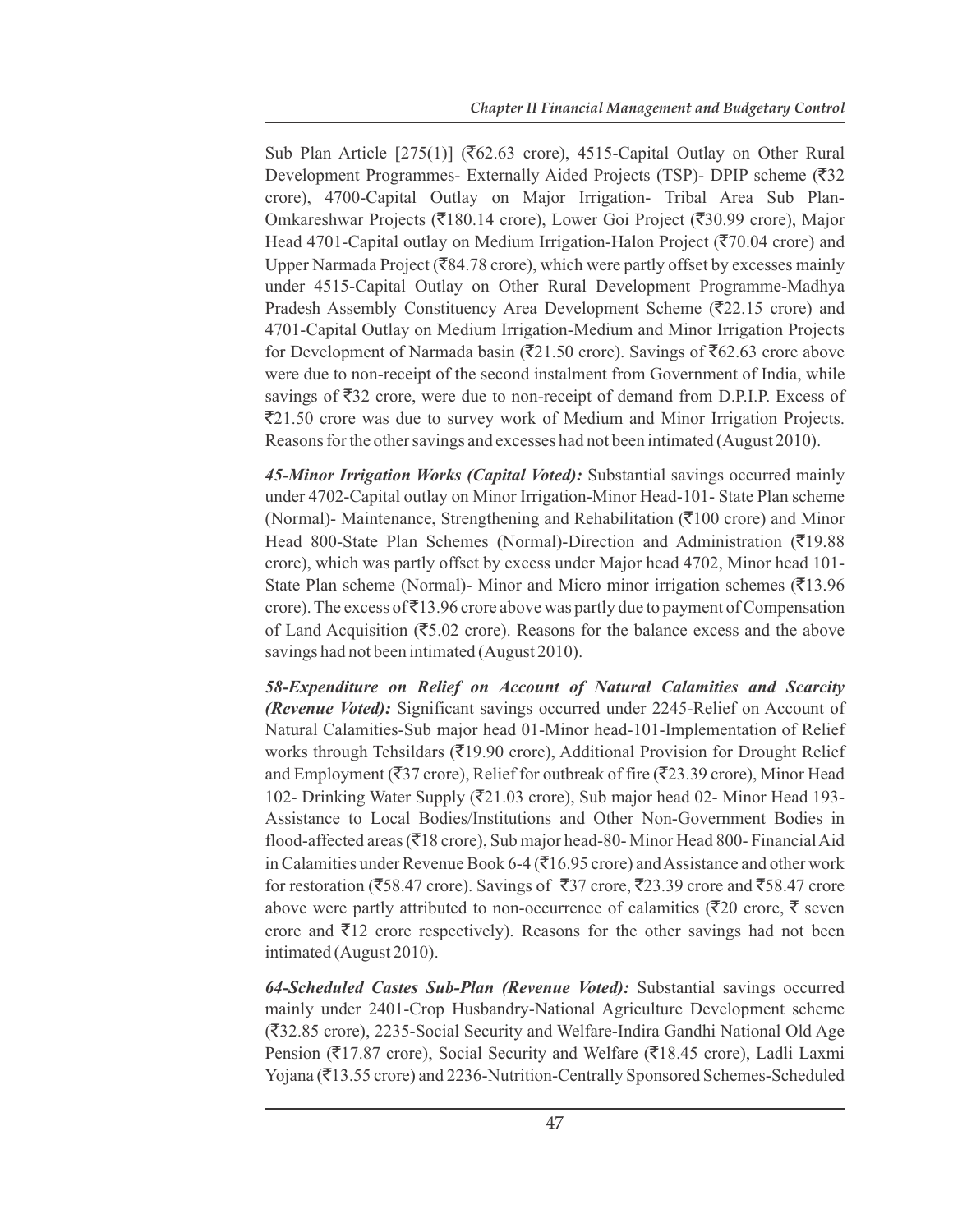caste sub Plan-Minimum Need Programme-Special Nutrition Scheme (₹98.35 crore). These savings were partly offset by excess of  $\bar{\tau}10$  crore under Major head 2202-Centrally Sponsored Scheme (SCSP)-Kasturba Gandhi Gram Balika Vidyalaya. Savings of  $\overline{5}17.87$  crore and  $\overline{5}18.45$  crore above were partly attributed to inadequate numbers of beneficiaries ( $\bar{\tau}$ 17.08 crore and  $\bar{\tau}$ 10.21 crore respectively) and excess of  $\bar{z}10$  crore was attributed to requirement of funds for construction of hostel buildings. Reasons for the savings in other cases had not been intimated (August 2010).

*77-Other expenditure pertaining to School Education Department (Excluding Primary Education) (Revenue Voted):* Substantial savings occurred mainly under-2202-General Education- Centrally sponsored Schemes Normal-Implementation of National Secondary Education Abhiyan (₹362.47 crore), Establishment and Operation of Model Schools ( $\overline{\mathfrak{F}}$ 87.86 crore) and Information and Communication Technology Schools ( $\overline{\mathfrak{g}}$ 43 crore). Savings were attributed to non-receipt of funds from Government of India ( $\overline{362.47}$  crore,  $\overline{387.86}$  crore) and non-receipt of Central Share from Government of India and non-receipt of sanctions for the schemes ( $\overline{\mathfrak{F}}43$ ) crore).

*80-Financial Assistance to Three Tier Panchayati Raj Institutions (Revenue Voted*) : Significant savings occurred mainly Major Head 2202-General Education-01-103-State Plan Schemes (Normal)- Grant for Salary of Shiksha Karmies ( $\overline{5}93.29$ crore), 02-191-Grant for Salary of Shiksha Karmies (₹51.50 crore), Major Head 2501-Special Programmes for Rural Development-State Plan Schemes (Normal)- Backward Region Grand Fund Scheme (₹128.67 crore), 2505-Rural Employment-Centrally Sponsored Schemes (Normal)-National Rural Employment Guarantee Scheme ( $\overline{$}53.87$  crore) and Major Head 3604- Compensation and Assignments to Local Bodies and Panchayati Raj Institutions-State Plan Scheme Normal-Grant to Gram Panchayats for Basic Works (State Finance Commission) ( $\overline{\mathfrak{Z}}$  278.47 crore). These savings were partly offset by excesses under Major head 2515-Other Rural Development Programme-Recommendation of Central Finance Commission (Normal)-Improvement of Sources relating to water supply and sanitation ( $\overline{526.82}$ ) crore) and Grant to Gram Panchayats for Minimum Basic Needs ( $\overline{\mathfrak{Z}}26.61$  crore). Savings of  $\overline{593.29}$  lakh and  $\overline{51.50}$  lakh above were mainly due to economy cuts imposed by the Finance Department. Savings of  $\overline{\xi}$ 128.67 crore and  $\overline{\xi}$ 53.87 crore above were due to receipt of administrative sanction/Central share for less amount from the Government of India. Reasons for other savings/excesses have not been intimated (August 2010).

#### **2.3.2 Persistent savings**

In eight cases, during the last five years, there were persistent savings of more than  $\bar{\tau}$  one crore in each case and also by 20 *per cent* or more of the total provision/grant **(Table-2.3)**.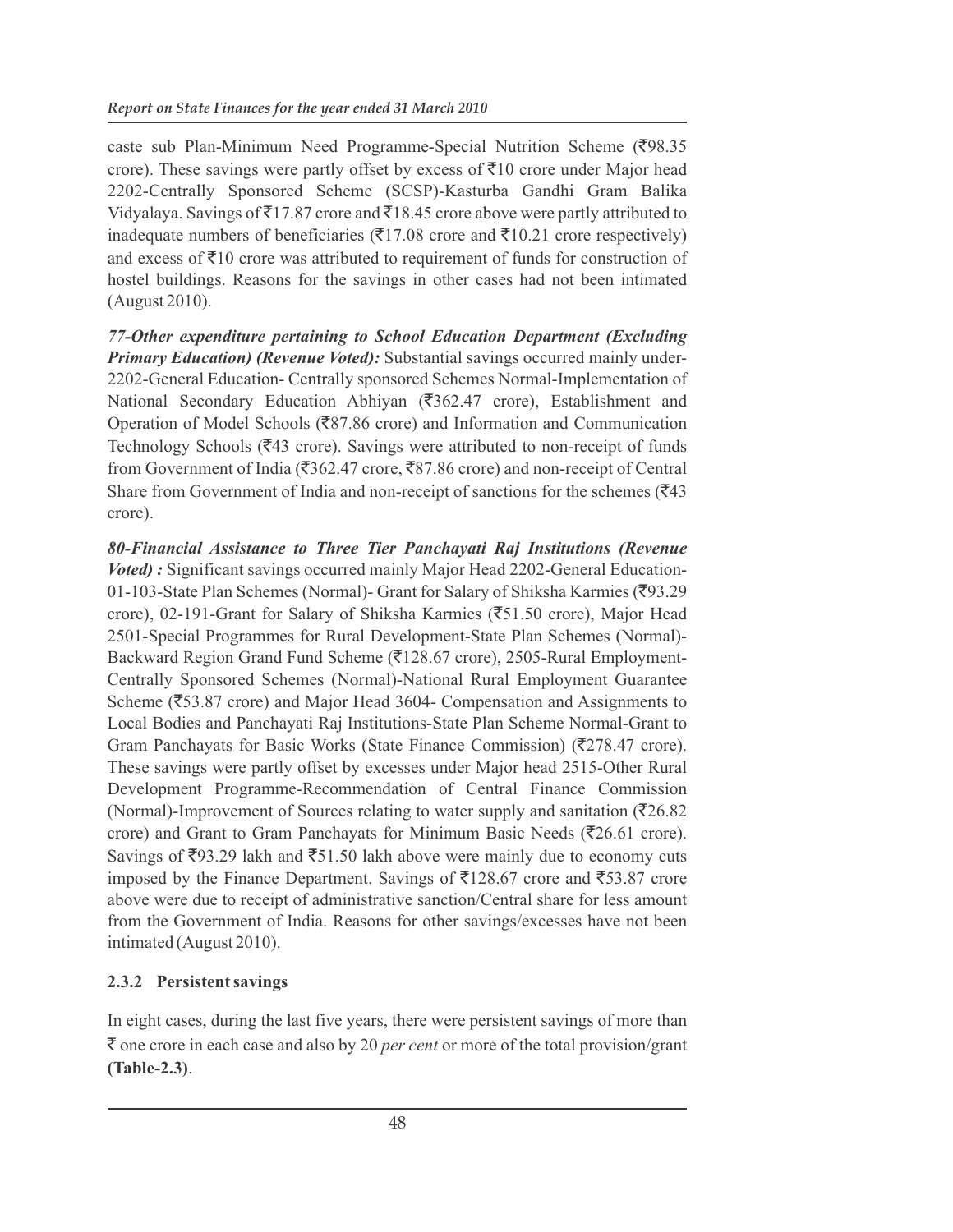|                                                                                                                                                                                                                                                                                                                                                                                                                                                                                                                                                                                                                                                                                                                                                                                                                    |                                                                                                                                                                                                                                               |                 |                  |                                                 |                  | $(\bar{\bar{\mathcal{R}}}$ in crore |  |  |  |
|--------------------------------------------------------------------------------------------------------------------------------------------------------------------------------------------------------------------------------------------------------------------------------------------------------------------------------------------------------------------------------------------------------------------------------------------------------------------------------------------------------------------------------------------------------------------------------------------------------------------------------------------------------------------------------------------------------------------------------------------------------------------------------------------------------------------|-----------------------------------------------------------------------------------------------------------------------------------------------------------------------------------------------------------------------------------------------|-----------------|------------------|-------------------------------------------------|------------------|-------------------------------------|--|--|--|
| SI.                                                                                                                                                                                                                                                                                                                                                                                                                                                                                                                                                                                                                                                                                                                                                                                                                | <b>Number and</b>                                                                                                                                                                                                                             |                 |                  | <b>Amount of savings Percentage in brackets</b> |                  |                                     |  |  |  |
| No.                                                                                                                                                                                                                                                                                                                                                                                                                                                                                                                                                                                                                                                                                                                                                                                                                | name of the<br>grant                                                                                                                                                                                                                          | 2005-06         | 2006-07          | 2007-08                                         | 2008-09          | 2009-10                             |  |  |  |
| <b>Revenue-Voted</b>                                                                                                                                                                                                                                                                                                                                                                                                                                                                                                                                                                                                                                                                                                                                                                                               |                                                                                                                                                                                                                                               |                 |                  |                                                 |                  |                                     |  |  |  |
| 01                                                                                                                                                                                                                                                                                                                                                                                                                                                                                                                                                                                                                                                                                                                                                                                                                 | $22$ -Urban<br>Administration<br>and<br>Development-<br><b>Urban Bodies</b>                                                                                                                                                                   | 4.04<br>(30.93) | 10.95<br>(52.52) | 9.45<br>(39.84)                                 | 36.76<br>(56.61) | 24.83<br>(40.24)                    |  |  |  |
| During 2007-08 and 2009-10, the savings were mainly under Major head 2217-Urban Development-<br>Urban services programme for poor people and State Urban Cleanliness Mission due to non-filling of<br>vacant posts, non-finalization of tenders/ agreement, non-supply of material and primary stage of<br>consultancy works and conduction of work through Project UDAY. The savings during 2005-06 to<br>2006-07 were mainly under Major head 2217 in the scheme 'Development of Basic Facilities in<br>Municipal Corporations' due to fixing of target for completion of work in the next financial year, late<br>commencement of project implementation work, reduction in allotment by the State Planning Board,<br>posts remaining vacant, non-preparation of work plan etc.                                 |                                                                                                                                                                                                                                               |                 |                  |                                                 |                  |                                     |  |  |  |
|                                                                                                                                                                                                                                                                                                                                                                                                                                                                                                                                                                                                                                                                                                                                                                                                                    | <b>Revenue-Charged</b>                                                                                                                                                                                                                        |                 |                  |                                                 |                  |                                     |  |  |  |
| 02                                                                                                                                                                                                                                                                                                                                                                                                                                                                                                                                                                                                                                                                                                                                                                                                                 | 06-Finance                                                                                                                                                                                                                                    | 2.56<br>(91.76) | 3.09<br>(30.78)  | 10.44<br>(98.40)                                | 10.70<br>(84.05) | 9.99<br>(78.48)                     |  |  |  |
|                                                                                                                                                                                                                                                                                                                                                                                                                                                                                                                                                                                                                                                                                                                                                                                                                    | During 2005-06 to 2009-10, savings occurred persistently under the schemes 2071-Pension and Other<br>Retirement Benefits-01-101 and 102-Composite State of Madhya Pradesh, reasons for which were not<br>intimated by the Finance Department. |                 |                  |                                                 |                  |                                     |  |  |  |
|                                                                                                                                                                                                                                                                                                                                                                                                                                                                                                                                                                                                                                                                                                                                                                                                                    | <b>Capital-Voted</b>                                                                                                                                                                                                                          |                 |                  |                                                 |                  |                                     |  |  |  |
| 03                                                                                                                                                                                                                                                                                                                                                                                                                                                                                                                                                                                                                                                                                                                                                                                                                 | 01-General<br>Administration                                                                                                                                                                                                                  | 6.10<br>(100)   | 7.55<br>(100)    | 7.25<br>(77.54)                                 | 5.62<br>(39.86)  | 5.02<br>(52.29)                     |  |  |  |
| During 2005-06 to 2009-10, savings persistently occurred under the Major head 4059- Capital outlay on<br>public works in the Scheme "Construction of proposed Madhyanchal Bhawan in Delhi" which were<br>mainly due to slow progress of construction works, non-submission of bills by the contractor and<br>surrender as per the decision of High-Powered Committee, stay order of Supreme Courts and<br>cancellation of contract. In addition to this, savings during 2007-08 occurred under the scheme<br>"Establishment of good governance and Policy Analysis School" as a result of providing funds in<br>Revenue Major head 2052-Secretariate General Services in the second Supplementary Budget and<br>under the scheme "Construction of Administrative Buildings" during 2009-10, reasons for which have |                                                                                                                                                                                                                                               |                 |                  |                                                 |                  |                                     |  |  |  |

**Table-2.3: List of grants/appropriations indicating persistent savings during 2005-10 (**` **in crore)**

| 04 | $40-$         | 4.50    | 8.72    | 6.05    | 4.43    | 3.75    |
|----|---------------|---------|---------|---------|---------|---------|
|    | Expenditure   | (40.18) | (52.28) | (39.08) | (27.86) | (21.44) |
|    | pertaining to |         |         |         |         |         |
|    | Water         |         |         |         |         |         |
|    | Resources     |         |         |         |         |         |
|    | Department-   |         |         |         |         |         |
|    | Command       |         |         |         |         |         |
|    | Area          |         |         |         |         |         |
|    | Development   |         |         |         |         |         |

not been intimated.

During 2005-06 to 2009-10, savings were mainly under the Major head 4705- Capital outlay on Command Area Development in the scheme "construction of field channels" and "correction of system deficiency". The savings during 2006-07 to 2008-09, were mainly due to non-receipt of approval/sanction from the Government of India, non-deposit of 10 *per cent* deposit by the farmers, delays in feeding of allotments in the treasury server, slow progress of work, non-completion of On Farm Development (OFD) works, non-sanction of estimates, non-settlement of objection of GOI etc. No reasons were given for 2005-06 and 2009-10.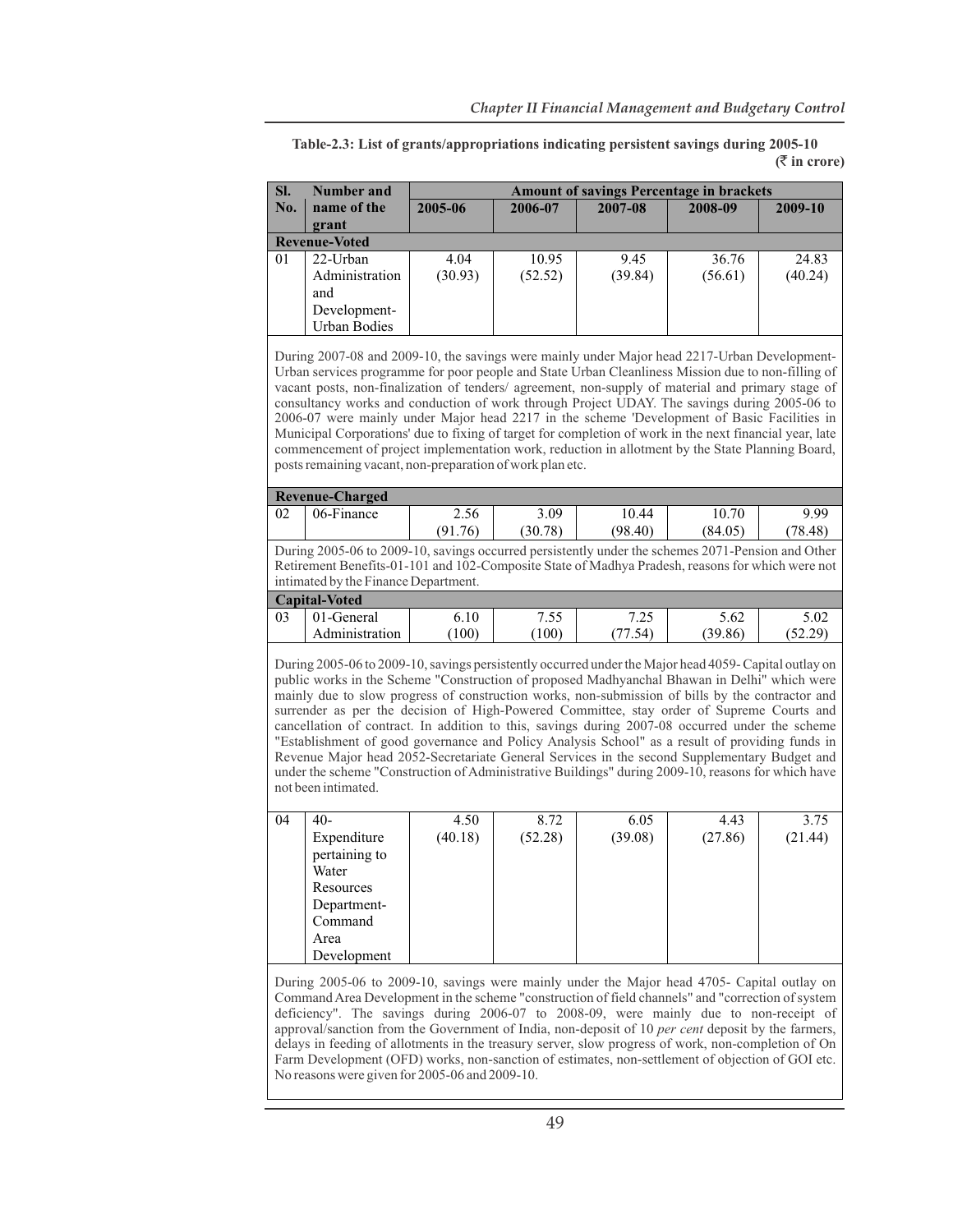*Report on State Finances for the year ended 31 March 2010*

| 172.85<br>111.18<br>57-Externally<br>49.70<br>93.04<br>89.69<br>05<br>aided projects<br>(29.20)<br>(50.68)<br>(31.74)<br>(25.58)<br>(54.13)<br>pertaining to<br>Water<br>Resources<br>Department<br>During 2005-06 to 2009-10, savings mainly occurred under the Major head 4700-Capital outlay on<br>Major Irrigation in the schemes "Water Resources Management Institute and sources SWARA and<br>SWAR TANK", "Improvement in productivity of pre-constructed Irrigation Schemes of Five Basins-<br>Agriculture, Fisheries, Horticulture, Animal Husbandry, Water Resources, Agriculture Department"<br>and Project Implementation Co-ordination Unit PICU. Reasons for most of the savings had not been<br>intimated. However savings during 2009-10 were partly due to non-receipt of expected demands and<br>savings in 2008-09 were partly due to adoption of economic measures, insufficient progress of<br>consultancy agreement apart from receipts of less demands for training and slow progress in civil<br>works. In 2007-08, savings were partly due to slow progress of works, non-completion of procedural<br>work, non-appointment of contract employees, economy measures, posts remaining vacant, non-<br>finalisation of proposals of consultancy services and training plan. In 2006-07, savings were partly due<br>to non-commencement of work due to technical reasons and delay in finalisation of agency and non-<br>finalisation of procedure for procurement of goods and equipment.<br>$58 -$<br>16.30<br>16.30<br>2.50<br>06<br>4.30<br>2.70<br>(64.29)<br>(100)<br>(100)<br>(100)<br>(100)<br>Expenditure<br>on Relief on<br>account of<br>Natural<br>Calamities and<br>Scarcity<br>Savings during 2005-06 to 2009-10 persistently occurred under the Major head 6245-Loans for relief on<br>account of Natural Calamities in the scheme, "Loans for Redressal of water scarcity arising out of<br>Natural Calamities". The reasons for savings in 2006-07 to 2008-09 were mainly due to non-<br>supposition of calamities. No reasons were given for 2005-06 and 2009-10. In addition to the above,<br>savings also occurred during 2005-06 and 2006-07 under the Major heads 4402- Capital outlay on soil<br>and water conservation in the scheme "Construction work", 4702- Capital outlay on Minor Irrigation in<br>scheme Minor Irrigation (Agriculture) and 5054- Capital outlay on Roads and Bridges in the Scheme<br>"District and other Roads" reasons for which had not been intimated.<br>1.41<br>$72-Gas$<br>3.34<br>3.68<br>2.67<br>2.71<br>07<br><b>Tragedy Relief</b><br>(60.62)<br>(59.94)<br>(21.08)<br>(55.19)<br>(54.05)<br>and<br>Rehabilitation<br>During 2005-06 and 2009-10, savings persistently occurred under the Major head, 4210-Capital Outlay<br>on Medical and Public Health in the Scheme "Kamla Nehru Hospital". However the reasons for savings<br>had not been intimated.<br>Capital-Charged<br>Public Debt<br>4,463.47<br>3,896.40<br>08<br>7,577.46<br>2,004.48<br>1,875.54<br>(88.82)<br>(72.05)<br>(54.45)<br>(48.88)<br>(61.94)<br>During 2005-06 to 2009-10, savings persistently occurred mainly under the scheme 6003-110-779-<br>Advances to Meet Shortfall and 637-Ways and Means Advances. Specific reasons for the savings were |  |  |  |  |  |  |  |  |  |  |  |
|---------------------------------------------------------------------------------------------------------------------------------------------------------------------------------------------------------------------------------------------------------------------------------------------------------------------------------------------------------------------------------------------------------------------------------------------------------------------------------------------------------------------------------------------------------------------------------------------------------------------------------------------------------------------------------------------------------------------------------------------------------------------------------------------------------------------------------------------------------------------------------------------------------------------------------------------------------------------------------------------------------------------------------------------------------------------------------------------------------------------------------------------------------------------------------------------------------------------------------------------------------------------------------------------------------------------------------------------------------------------------------------------------------------------------------------------------------------------------------------------------------------------------------------------------------------------------------------------------------------------------------------------------------------------------------------------------------------------------------------------------------------------------------------------------------------------------------------------------------------------------------------------------------------------------------------------------------------------------------------------------------------------------------------------------------------------------------------------------------------------------------------------------------------------------------------------------------------------------------------------------------------------------------------------------------------------------------------------------------------------------------------------------------------------------------------------------------------------------------------------------------------------------------------------------------------------------------------------------------------------------------------------------------------------------------------------------------------------------------------------------------------------------------------------------------------------------------------------------------------------------------------------------------------------------------------------------------------------------------------------------------------------------------------------------------------------------------------------------------------------------------------------------------------------------------------------------------------------------------------------------------------------------------------------------------------|--|--|--|--|--|--|--|--|--|--|--|
|                                                                                                                                                                                                                                                                                                                                                                                                                                                                                                                                                                                                                                                                                                                                                                                                                                                                                                                                                                                                                                                                                                                                                                                                                                                                                                                                                                                                                                                                                                                                                                                                                                                                                                                                                                                                                                                                                                                                                                                                                                                                                                                                                                                                                                                                                                                                                                                                                                                                                                                                                                                                                                                                                                                                                                                                                                                                                                                                                                                                                                                                                                                                                                                                                                                                                                               |  |  |  |  |  |  |  |  |  |  |  |
|                                                                                                                                                                                                                                                                                                                                                                                                                                                                                                                                                                                                                                                                                                                                                                                                                                                                                                                                                                                                                                                                                                                                                                                                                                                                                                                                                                                                                                                                                                                                                                                                                                                                                                                                                                                                                                                                                                                                                                                                                                                                                                                                                                                                                                                                                                                                                                                                                                                                                                                                                                                                                                                                                                                                                                                                                                                                                                                                                                                                                                                                                                                                                                                                                                                                                                               |  |  |  |  |  |  |  |  |  |  |  |
|                                                                                                                                                                                                                                                                                                                                                                                                                                                                                                                                                                                                                                                                                                                                                                                                                                                                                                                                                                                                                                                                                                                                                                                                                                                                                                                                                                                                                                                                                                                                                                                                                                                                                                                                                                                                                                                                                                                                                                                                                                                                                                                                                                                                                                                                                                                                                                                                                                                                                                                                                                                                                                                                                                                                                                                                                                                                                                                                                                                                                                                                                                                                                                                                                                                                                                               |  |  |  |  |  |  |  |  |  |  |  |
|                                                                                                                                                                                                                                                                                                                                                                                                                                                                                                                                                                                                                                                                                                                                                                                                                                                                                                                                                                                                                                                                                                                                                                                                                                                                                                                                                                                                                                                                                                                                                                                                                                                                                                                                                                                                                                                                                                                                                                                                                                                                                                                                                                                                                                                                                                                                                                                                                                                                                                                                                                                                                                                                                                                                                                                                                                                                                                                                                                                                                                                                                                                                                                                                                                                                                                               |  |  |  |  |  |  |  |  |  |  |  |
|                                                                                                                                                                                                                                                                                                                                                                                                                                                                                                                                                                                                                                                                                                                                                                                                                                                                                                                                                                                                                                                                                                                                                                                                                                                                                                                                                                                                                                                                                                                                                                                                                                                                                                                                                                                                                                                                                                                                                                                                                                                                                                                                                                                                                                                                                                                                                                                                                                                                                                                                                                                                                                                                                                                                                                                                                                                                                                                                                                                                                                                                                                                                                                                                                                                                                                               |  |  |  |  |  |  |  |  |  |  |  |
|                                                                                                                                                                                                                                                                                                                                                                                                                                                                                                                                                                                                                                                                                                                                                                                                                                                                                                                                                                                                                                                                                                                                                                                                                                                                                                                                                                                                                                                                                                                                                                                                                                                                                                                                                                                                                                                                                                                                                                                                                                                                                                                                                                                                                                                                                                                                                                                                                                                                                                                                                                                                                                                                                                                                                                                                                                                                                                                                                                                                                                                                                                                                                                                                                                                                                                               |  |  |  |  |  |  |  |  |  |  |  |
|                                                                                                                                                                                                                                                                                                                                                                                                                                                                                                                                                                                                                                                                                                                                                                                                                                                                                                                                                                                                                                                                                                                                                                                                                                                                                                                                                                                                                                                                                                                                                                                                                                                                                                                                                                                                                                                                                                                                                                                                                                                                                                                                                                                                                                                                                                                                                                                                                                                                                                                                                                                                                                                                                                                                                                                                                                                                                                                                                                                                                                                                                                                                                                                                                                                                                                               |  |  |  |  |  |  |  |  |  |  |  |
|                                                                                                                                                                                                                                                                                                                                                                                                                                                                                                                                                                                                                                                                                                                                                                                                                                                                                                                                                                                                                                                                                                                                                                                                                                                                                                                                                                                                                                                                                                                                                                                                                                                                                                                                                                                                                                                                                                                                                                                                                                                                                                                                                                                                                                                                                                                                                                                                                                                                                                                                                                                                                                                                                                                                                                                                                                                                                                                                                                                                                                                                                                                                                                                                                                                                                                               |  |  |  |  |  |  |  |  |  |  |  |
|                                                                                                                                                                                                                                                                                                                                                                                                                                                                                                                                                                                                                                                                                                                                                                                                                                                                                                                                                                                                                                                                                                                                                                                                                                                                                                                                                                                                                                                                                                                                                                                                                                                                                                                                                                                                                                                                                                                                                                                                                                                                                                                                                                                                                                                                                                                                                                                                                                                                                                                                                                                                                                                                                                                                                                                                                                                                                                                                                                                                                                                                                                                                                                                                                                                                                                               |  |  |  |  |  |  |  |  |  |  |  |
|                                                                                                                                                                                                                                                                                                                                                                                                                                                                                                                                                                                                                                                                                                                                                                                                                                                                                                                                                                                                                                                                                                                                                                                                                                                                                                                                                                                                                                                                                                                                                                                                                                                                                                                                                                                                                                                                                                                                                                                                                                                                                                                                                                                                                                                                                                                                                                                                                                                                                                                                                                                                                                                                                                                                                                                                                                                                                                                                                                                                                                                                                                                                                                                                                                                                                                               |  |  |  |  |  |  |  |  |  |  |  |
|                                                                                                                                                                                                                                                                                                                                                                                                                                                                                                                                                                                                                                                                                                                                                                                                                                                                                                                                                                                                                                                                                                                                                                                                                                                                                                                                                                                                                                                                                                                                                                                                                                                                                                                                                                                                                                                                                                                                                                                                                                                                                                                                                                                                                                                                                                                                                                                                                                                                                                                                                                                                                                                                                                                                                                                                                                                                                                                                                                                                                                                                                                                                                                                                                                                                                                               |  |  |  |  |  |  |  |  |  |  |  |
|                                                                                                                                                                                                                                                                                                                                                                                                                                                                                                                                                                                                                                                                                                                                                                                                                                                                                                                                                                                                                                                                                                                                                                                                                                                                                                                                                                                                                                                                                                                                                                                                                                                                                                                                                                                                                                                                                                                                                                                                                                                                                                                                                                                                                                                                                                                                                                                                                                                                                                                                                                                                                                                                                                                                                                                                                                                                                                                                                                                                                                                                                                                                                                                                                                                                                                               |  |  |  |  |  |  |  |  |  |  |  |
|                                                                                                                                                                                                                                                                                                                                                                                                                                                                                                                                                                                                                                                                                                                                                                                                                                                                                                                                                                                                                                                                                                                                                                                                                                                                                                                                                                                                                                                                                                                                                                                                                                                                                                                                                                                                                                                                                                                                                                                                                                                                                                                                                                                                                                                                                                                                                                                                                                                                                                                                                                                                                                                                                                                                                                                                                                                                                                                                                                                                                                                                                                                                                                                                                                                                                                               |  |  |  |  |  |  |  |  |  |  |  |
|                                                                                                                                                                                                                                                                                                                                                                                                                                                                                                                                                                                                                                                                                                                                                                                                                                                                                                                                                                                                                                                                                                                                                                                                                                                                                                                                                                                                                                                                                                                                                                                                                                                                                                                                                                                                                                                                                                                                                                                                                                                                                                                                                                                                                                                                                                                                                                                                                                                                                                                                                                                                                                                                                                                                                                                                                                                                                                                                                                                                                                                                                                                                                                                                                                                                                                               |  |  |  |  |  |  |  |  |  |  |  |
|                                                                                                                                                                                                                                                                                                                                                                                                                                                                                                                                                                                                                                                                                                                                                                                                                                                                                                                                                                                                                                                                                                                                                                                                                                                                                                                                                                                                                                                                                                                                                                                                                                                                                                                                                                                                                                                                                                                                                                                                                                                                                                                                                                                                                                                                                                                                                                                                                                                                                                                                                                                                                                                                                                                                                                                                                                                                                                                                                                                                                                                                                                                                                                                                                                                                                                               |  |  |  |  |  |  |  |  |  |  |  |
|                                                                                                                                                                                                                                                                                                                                                                                                                                                                                                                                                                                                                                                                                                                                                                                                                                                                                                                                                                                                                                                                                                                                                                                                                                                                                                                                                                                                                                                                                                                                                                                                                                                                                                                                                                                                                                                                                                                                                                                                                                                                                                                                                                                                                                                                                                                                                                                                                                                                                                                                                                                                                                                                                                                                                                                                                                                                                                                                                                                                                                                                                                                                                                                                                                                                                                               |  |  |  |  |  |  |  |  |  |  |  |
|                                                                                                                                                                                                                                                                                                                                                                                                                                                                                                                                                                                                                                                                                                                                                                                                                                                                                                                                                                                                                                                                                                                                                                                                                                                                                                                                                                                                                                                                                                                                                                                                                                                                                                                                                                                                                                                                                                                                                                                                                                                                                                                                                                                                                                                                                                                                                                                                                                                                                                                                                                                                                                                                                                                                                                                                                                                                                                                                                                                                                                                                                                                                                                                                                                                                                                               |  |  |  |  |  |  |  |  |  |  |  |
|                                                                                                                                                                                                                                                                                                                                                                                                                                                                                                                                                                                                                                                                                                                                                                                                                                                                                                                                                                                                                                                                                                                                                                                                                                                                                                                                                                                                                                                                                                                                                                                                                                                                                                                                                                                                                                                                                                                                                                                                                                                                                                                                                                                                                                                                                                                                                                                                                                                                                                                                                                                                                                                                                                                                                                                                                                                                                                                                                                                                                                                                                                                                                                                                                                                                                                               |  |  |  |  |  |  |  |  |  |  |  |
|                                                                                                                                                                                                                                                                                                                                                                                                                                                                                                                                                                                                                                                                                                                                                                                                                                                                                                                                                                                                                                                                                                                                                                                                                                                                                                                                                                                                                                                                                                                                                                                                                                                                                                                                                                                                                                                                                                                                                                                                                                                                                                                                                                                                                                                                                                                                                                                                                                                                                                                                                                                                                                                                                                                                                                                                                                                                                                                                                                                                                                                                                                                                                                                                                                                                                                               |  |  |  |  |  |  |  |  |  |  |  |
|                                                                                                                                                                                                                                                                                                                                                                                                                                                                                                                                                                                                                                                                                                                                                                                                                                                                                                                                                                                                                                                                                                                                                                                                                                                                                                                                                                                                                                                                                                                                                                                                                                                                                                                                                                                                                                                                                                                                                                                                                                                                                                                                                                                                                                                                                                                                                                                                                                                                                                                                                                                                                                                                                                                                                                                                                                                                                                                                                                                                                                                                                                                                                                                                                                                                                                               |  |  |  |  |  |  |  |  |  |  |  |
|                                                                                                                                                                                                                                                                                                                                                                                                                                                                                                                                                                                                                                                                                                                                                                                                                                                                                                                                                                                                                                                                                                                                                                                                                                                                                                                                                                                                                                                                                                                                                                                                                                                                                                                                                                                                                                                                                                                                                                                                                                                                                                                                                                                                                                                                                                                                                                                                                                                                                                                                                                                                                                                                                                                                                                                                                                                                                                                                                                                                                                                                                                                                                                                                                                                                                                               |  |  |  |  |  |  |  |  |  |  |  |
|                                                                                                                                                                                                                                                                                                                                                                                                                                                                                                                                                                                                                                                                                                                                                                                                                                                                                                                                                                                                                                                                                                                                                                                                                                                                                                                                                                                                                                                                                                                                                                                                                                                                                                                                                                                                                                                                                                                                                                                                                                                                                                                                                                                                                                                                                                                                                                                                                                                                                                                                                                                                                                                                                                                                                                                                                                                                                                                                                                                                                                                                                                                                                                                                                                                                                                               |  |  |  |  |  |  |  |  |  |  |  |
|                                                                                                                                                                                                                                                                                                                                                                                                                                                                                                                                                                                                                                                                                                                                                                                                                                                                                                                                                                                                                                                                                                                                                                                                                                                                                                                                                                                                                                                                                                                                                                                                                                                                                                                                                                                                                                                                                                                                                                                                                                                                                                                                                                                                                                                                                                                                                                                                                                                                                                                                                                                                                                                                                                                                                                                                                                                                                                                                                                                                                                                                                                                                                                                                                                                                                                               |  |  |  |  |  |  |  |  |  |  |  |
|                                                                                                                                                                                                                                                                                                                                                                                                                                                                                                                                                                                                                                                                                                                                                                                                                                                                                                                                                                                                                                                                                                                                                                                                                                                                                                                                                                                                                                                                                                                                                                                                                                                                                                                                                                                                                                                                                                                                                                                                                                                                                                                                                                                                                                                                                                                                                                                                                                                                                                                                                                                                                                                                                                                                                                                                                                                                                                                                                                                                                                                                                                                                                                                                                                                                                                               |  |  |  |  |  |  |  |  |  |  |  |
|                                                                                                                                                                                                                                                                                                                                                                                                                                                                                                                                                                                                                                                                                                                                                                                                                                                                                                                                                                                                                                                                                                                                                                                                                                                                                                                                                                                                                                                                                                                                                                                                                                                                                                                                                                                                                                                                                                                                                                                                                                                                                                                                                                                                                                                                                                                                                                                                                                                                                                                                                                                                                                                                                                                                                                                                                                                                                                                                                                                                                                                                                                                                                                                                                                                                                                               |  |  |  |  |  |  |  |  |  |  |  |
|                                                                                                                                                                                                                                                                                                                                                                                                                                                                                                                                                                                                                                                                                                                                                                                                                                                                                                                                                                                                                                                                                                                                                                                                                                                                                                                                                                                                                                                                                                                                                                                                                                                                                                                                                                                                                                                                                                                                                                                                                                                                                                                                                                                                                                                                                                                                                                                                                                                                                                                                                                                                                                                                                                                                                                                                                                                                                                                                                                                                                                                                                                                                                                                                                                                                                                               |  |  |  |  |  |  |  |  |  |  |  |
|                                                                                                                                                                                                                                                                                                                                                                                                                                                                                                                                                                                                                                                                                                                                                                                                                                                                                                                                                                                                                                                                                                                                                                                                                                                                                                                                                                                                                                                                                                                                                                                                                                                                                                                                                                                                                                                                                                                                                                                                                                                                                                                                                                                                                                                                                                                                                                                                                                                                                                                                                                                                                                                                                                                                                                                                                                                                                                                                                                                                                                                                                                                                                                                                                                                                                                               |  |  |  |  |  |  |  |  |  |  |  |
|                                                                                                                                                                                                                                                                                                                                                                                                                                                                                                                                                                                                                                                                                                                                                                                                                                                                                                                                                                                                                                                                                                                                                                                                                                                                                                                                                                                                                                                                                                                                                                                                                                                                                                                                                                                                                                                                                                                                                                                                                                                                                                                                                                                                                                                                                                                                                                                                                                                                                                                                                                                                                                                                                                                                                                                                                                                                                                                                                                                                                                                                                                                                                                                                                                                                                                               |  |  |  |  |  |  |  |  |  |  |  |
|                                                                                                                                                                                                                                                                                                                                                                                                                                                                                                                                                                                                                                                                                                                                                                                                                                                                                                                                                                                                                                                                                                                                                                                                                                                                                                                                                                                                                                                                                                                                                                                                                                                                                                                                                                                                                                                                                                                                                                                                                                                                                                                                                                                                                                                                                                                                                                                                                                                                                                                                                                                                                                                                                                                                                                                                                                                                                                                                                                                                                                                                                                                                                                                                                                                                                                               |  |  |  |  |  |  |  |  |  |  |  |
|                                                                                                                                                                                                                                                                                                                                                                                                                                                                                                                                                                                                                                                                                                                                                                                                                                                                                                                                                                                                                                                                                                                                                                                                                                                                                                                                                                                                                                                                                                                                                                                                                                                                                                                                                                                                                                                                                                                                                                                                                                                                                                                                                                                                                                                                                                                                                                                                                                                                                                                                                                                                                                                                                                                                                                                                                                                                                                                                                                                                                                                                                                                                                                                                                                                                                                               |  |  |  |  |  |  |  |  |  |  |  |
| not intimated by the department.                                                                                                                                                                                                                                                                                                                                                                                                                                                                                                                                                                                                                                                                                                                                                                                                                                                                                                                                                                                                                                                                                                                                                                                                                                                                                                                                                                                                                                                                                                                                                                                                                                                                                                                                                                                                                                                                                                                                                                                                                                                                                                                                                                                                                                                                                                                                                                                                                                                                                                                                                                                                                                                                                                                                                                                                                                                                                                                                                                                                                                                                                                                                                                                                                                                                              |  |  |  |  |  |  |  |  |  |  |  |

# **2.3.3 Excess expenditure under schemes**

In 29 cases of schemes, expenditure aggregating  $\bar{\tau}$ 1,372.76 crore exceeded the approved provisions by  $\bar{\tau}$ 10 crore or more in each case and also by more than 20 *per cent* of the total provisions. Details are given in **Appendix-2.2 (A).**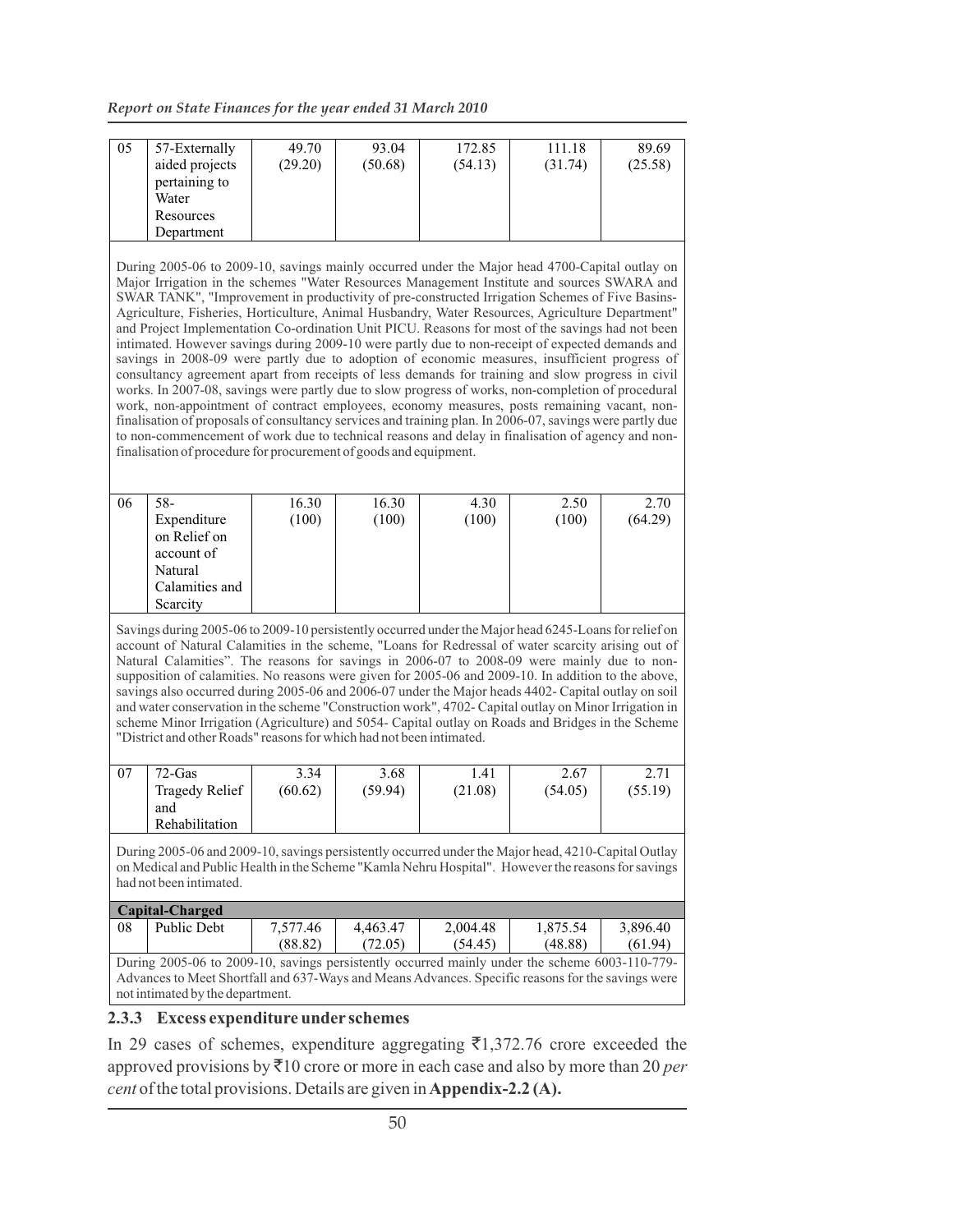#### **2.3.4 Unutilized provisions under schemes**

In 54 schemes, the entire provision of  $\bar{\tau}$  five crore or more in each case aggregating to `6,525.67 crore remained unutilized. The details are given in **Appendix-2.2 (B).**

#### **2.3.5 Excess over provisions relating to previous years requiring regularization**

As per Article 205 of the Constitution of India, it is mandatory for a State Government to get the excess over a grant/appropriation regularized by the State Legislature. Although no time limit for regularization of expenditure has been prescribed under the Article, the regularization of excess expenditure is done after the completion of discussion of the Appropriation Accounts by the Public Accounts Committee. However, excess expenditure amounting to  $\bar{z}4,691.44$  crore for the years 1993-95, 1997-2007 and 2008-09 was still to be regularized as detailed in **Appendix-2.3.** The year-wise amounts of excess expenditure pending regularization for grants/appropriations are summarized in **Table-2.4**.

| Year         | <b>Number of</b> |                       | <b>Amount of</b>            | <b>Status of Regularization</b>     |
|--------------|------------------|-----------------------|-----------------------------|-------------------------------------|
|              | <b>Grants</b>    | <b>Appropriations</b> | excess over                 |                                     |
|              |                  |                       | provision $(\bar{\zeta}$ in |                                     |
|              |                  |                       | crore)                      |                                     |
| 1993-94      | 19               | 02                    | 258.11                      | Explanatory notes submitted to      |
|              |                  |                       |                             | <b>PAC</b>                          |
| 1994-95      | 14               | 01                    | 407.46                      | $-do-$                              |
| 1997-98      | 10               | 03                    | 302.79                      | Explanatory notes submitted         |
|              |                  |                       |                             | except for ₹23,35,170               |
| 1998-99      | 12               | 05                    | 1,276.45                    | Explanatory notes submitted         |
| 1999-2000    | 11               | 06                    | 1,584.94                    | Explanatory notes submitted         |
| 2000-2001    | 03               | 04                    | 265.07                      | Explanatory notes submitted         |
| 2001-2002    |                  | 03                    | 6.26                        | Explanatory notes submitted         |
| 2002-2003    | 03               | 05                    | 424.79                      | Explanatory notes submitted         |
|              |                  |                       |                             | except for ₹31,000                  |
| 2003-2004    | 04               | 03                    | 2.54                        | Explanatory notes submitted         |
|              |                  |                       |                             | except for ₹2.46 crore              |
| 2004-2005    | 13               | 02                    | 83.66                       | Explanatory notes submitted         |
|              |                  |                       |                             | except for $\overline{5}4.44$ crore |
| 2005-2006    | 04               | 02                    | 37.58                       | Explanatory notes submitted         |
|              |                  |                       |                             | except for ₹29.23 crore             |
| 2006-2007    | 02               | 01                    | 35.99                       | Explanatory notes not submitted     |
|              |                  |                       |                             | for whole amount                    |
| 2007-2008    | Nil              | Nil                   | Nil                         | Nil                                 |
| 2008-2009    | 02               | 02                    | 5.80                        | Explanatory notes not submitted     |
|              |                  |                       |                             | to PAC                              |
| <b>Total</b> | 97               | 39                    | 4,691.44                    |                                     |

**Table-2.4 : Excess over provisions relating to previous years requiring regularization**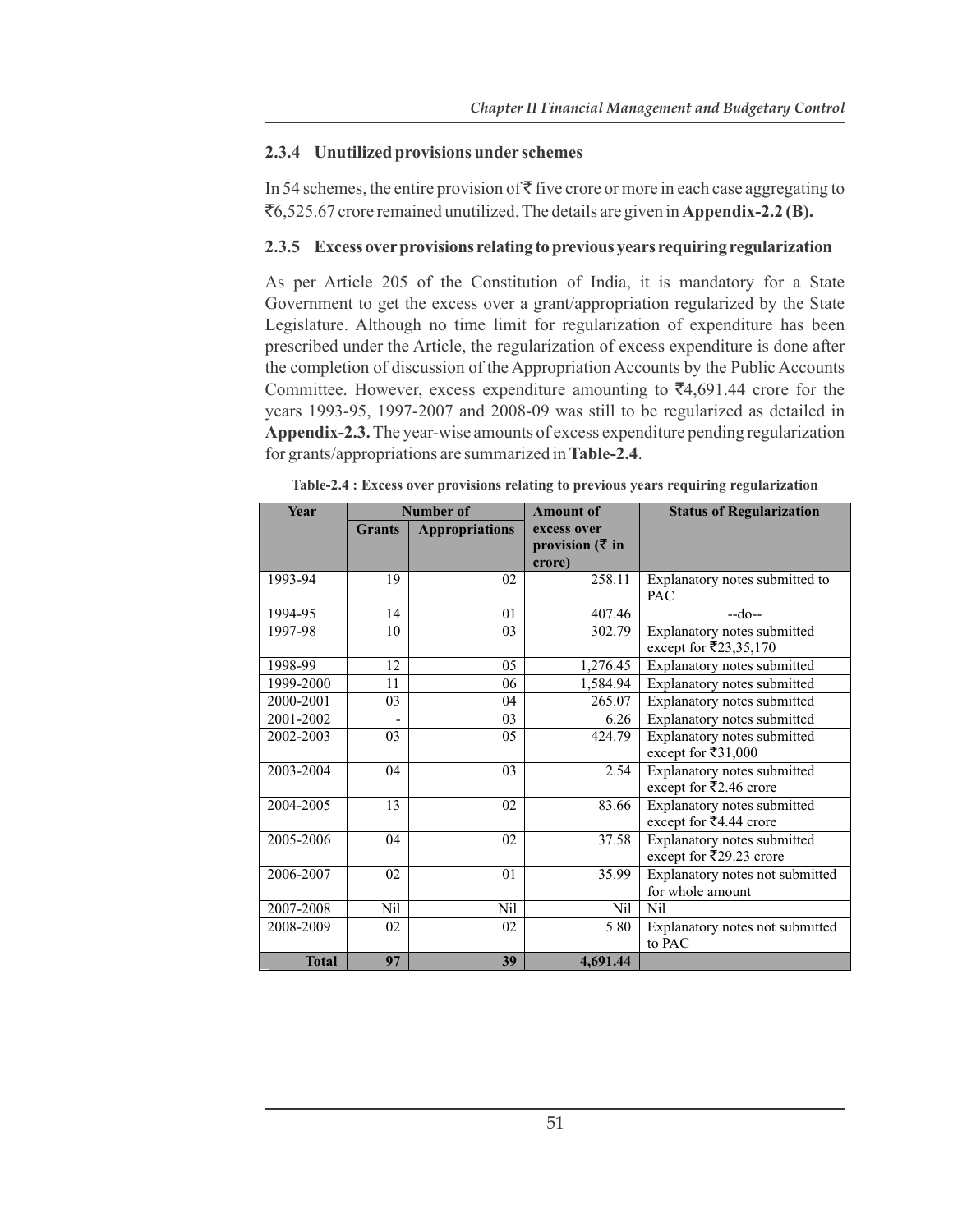#### **2.3.6 Excess over provisions during 2009-10 requiring regularization**

**Table-2.5** contains a summary of total excesses in four grants amounting to  $\bar{\tau}$ 123.96 crore over authorization from the Consolidated Fund of the State during 2009-10 and requires regularization under Article 205 of the Constitution.

|                |    |                                         |                               |                    | $($ ₹ in crore) |
|----------------|----|-----------------------------------------|-------------------------------|--------------------|-----------------|
| <b>Sl. No.</b> |    | Number and title of grant/appropriation | Total grant/<br>appropriation | <b>Expenditure</b> | <b>Excess</b>   |
|                |    | <b>Revenue Voted Grants -</b>           |                               |                    |                 |
| 01             | 03 | Police                                  | 1,615.90                      | 1,701.62           | 85.72           |
| 021            | 27 | School Education (Primary Education)    | 2,562.99                      | 2,594.69           | 31.70           |
| 03             | 32 | <b>Public Relations</b>                 | 82.41                         | 84.30              | 1.89            |
| 04             | 49 | Scheduled Caste Welfare                 | 54.61                         | 59.26              | 4.65            |
|                |    | <b>Total</b>                            | 4,315.91                      | 4,439.87           | 123.96          |

| Table-2.5: Excess over provisions requiring regularization during 2009-10 |  |  |
|---------------------------------------------------------------------------|--|--|
|                                                                           |  |  |

No reasons for the above excesses had been intimated (August 2010).

# **2.3.7 Unnecessary/Excessive/Inadequate supplementary provision**

Supplementary provisions of  $\bar{5}50$  lakh or more in each case aggregating  $\bar{5}1,272.27$ crore obtained in 46 cases during the year, proved unnecessary as the expenditure did not come up to the level of the original provisions as detailed in **Appendix-2.4.** In 28 cases, against the additional requirement of  $\bar{\bar{\zeta}}$ 5,194.82 crore, supplementary provision of  $\bar{\mathfrak{e}}_{6,796.06}$  crore proved excessive, resulting in savings in each case exceeding  $\bar{\mathcal{F}}$ 20 lakh, aggregating  $\bar{\mathcal{F}}$ 1,601.24 crore **(Appendix-2.5).** In four cases, supplementary provisions proved insufficient leaving uncovered excess expenditure of `123.97 crore as detailed in **Appendix-2.6.**

# **2.3.8 Excessive/unnecessary re-appropriation/surrender of funds**

Re-appropriation is transfer of funds within a grant from one unit of appropriation, where savings are anticipated, to another unit where additional funds are needed. Injudicious re-appropriations/surrenders (cases with 25 *per cent* and above) in respect of 44 schemes resulted in savings/excesses of more than  $\bar{\tau}$  one crore in each scheme as detailed in **Appendix-2.7.**

# **2.3.9 Defective sanctions for re-appropriation/surrenders**

As per instructions (November 2006 and March 2007) of the State Government and its financial rules, (i) all sanctions for re-appropriations/ surrenders should be issued before the end of the financial year and should be received in Accountant General (A&E)'s office well in time for incorporation in the accounts, (ii) proper details of schemes should be furnished and total of sanctions should be correct (iii) reappropriation of more than 10 *per cent* of the provision under the object heads salary, wages and office expenses are not permissible without the consent of the Finance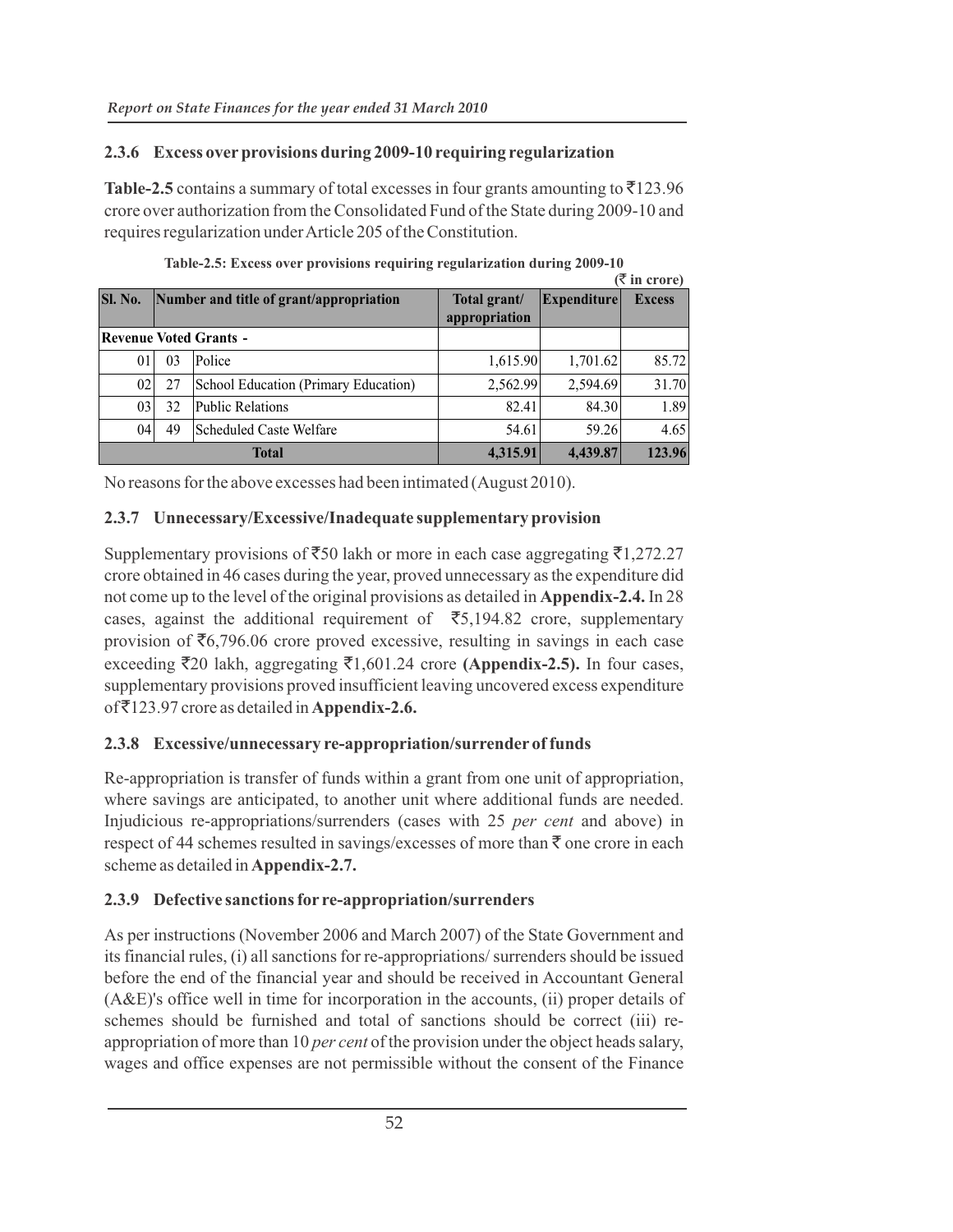Department (iv) separate re-appropriation sanctions should be issued for the excess items under some detailed heads given in surrender sanction and (v) provisions in concerned heads should be available from which surrenders/re-appropriations are sanctioned. A total of 55 sanctions of re-appropriation or surrender of  $\mathfrak{F}671.99$  crore issued during the year in violation of these instructions were not accepted by the Accountant General (A&E) for inclusion in the accounts. Details are given in **Appendix-2.8.**

# **2.3.10 Substantial surrenders**

Substantial surrenders (cases where more than 50 *per cent* of the total provision) were made in 83 schemes. Out of total provisions of  $\overline{52,038.56}$  crore in these 83 schemes,  $\bar{\mathcal{F}}$ 1,582.12 crore (77.61 *per cent*) were surrendered, which included 100 *per cent* surrender in 35 schemes ( $\overline{(}530.01$  crore). Details of selected 35 cases along with reasons are given in **Appendix-2.9.** The main reasons for the substantial surrenders were non-availability of provision in share capital under Rajiv Gandhi Rural Electrification Scheme, non-utilization of funds under Bundelkhand Package, noncommencement of work/implementation of the scheme, non-receipt of demand from D.P.I.P schemes, non-approval of proposal of strengthening by the Government, non-releasing of funds by the Government of India (GOI), restriction on purchases, non-allotment of DDO Code to new polytechnic, posts remaining vacant, slow progress of work, closing of the scheme by GOI etc. The reasons of surrenders in respect of 12 cases **(Appendix-2.9)** had not been intimated (August 2010).

# **2.3.11 Unrealistic and injudicious surrenders**

# **(A) Surrender in excess of the actual savings**

In eight cases, the amounts surrendered ( $\bar{\tau}$ one crore or more in each case) were in excess of the actual savings indicating lack of or inadequate budgetary control in these departments. As against savings of  $\bar{z}1,129.75$  crore, the amount surrendered was  $\bar{\xi}$ 1,270.79 crore, resulting in injudicious surrender of  $\bar{\xi}$ 141.04 crore. Details are given in **Appendix-2.10.**

# **(B) Surrender even after excess over provision**

In three cases, the amounts were surrendered ( $\bar{\tau}$  one crore or more in each case) when there was already excess expenditure indicating lack of or inadequate budgetary control in these department. Though there was excess expenditure of  $\bar{\tau}$ 119.30 crore, the amount surrendered was  $\overline{883.28}$  crore. Details are given in **Appendix-2.10.** 

# **2.3.12 Anticipated savings not surrendered**

As per instructions (November 2006 and March 2007) of the State Government, spending departments are required to surrender the grants/appropriations or portions thereof to the Finance Department as and when savings are anticipated. At the close of the year 2009-10, there were, however, 28 grants and 22 appropriations in which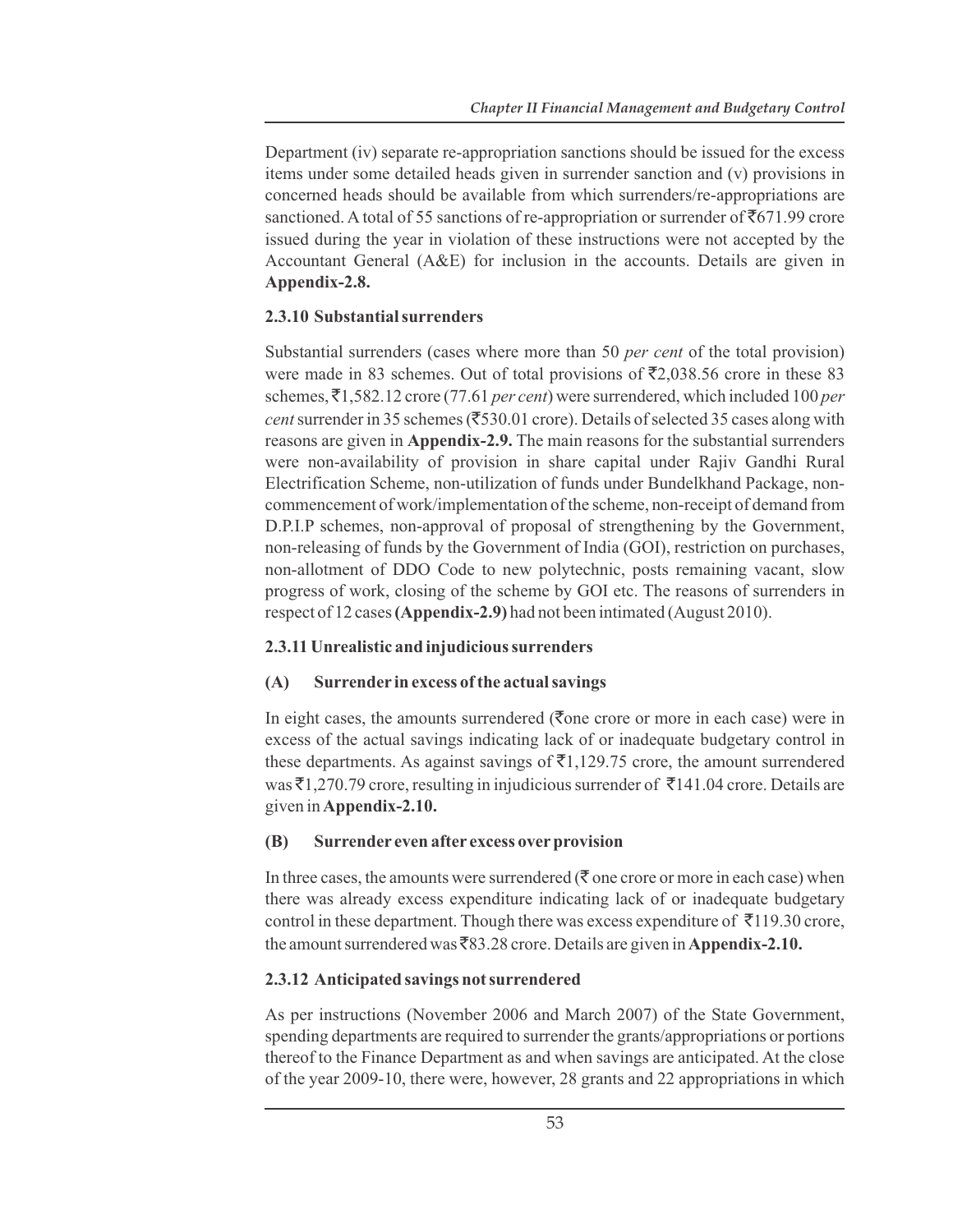savings occurred but no part of them had been surrendered by the concerned departments. The amount involved in these cases was  $\overline{5}5,167.36$  crore (43.31 per *cent* of the total savings of  $\bar{\tau}$ 11,929.88 crore, as given in **Table-2.1**) **(Appendix-2.11)**.

Similarly, out of the total savings of  $\overline{5,276.96}$  crore under 47 other grants/ appropriations of savings of  $\bar{\tau}$  one crore and above in each grant/appropriation, an amount aggregating  $\overline{53,372.35}$  crore (63.91 *per cent* of the total savings in these schemes) was not surrendered, details of which are given in **Appendix-2.12.** Besides, in 51 major heads, (surrender of funds in excess of  $\bar{\tau}10$  crore in each case), a total of  $\bar{\mathfrak{z}}_{3,188.67}$  crore (Appendix-2.13) was surrendered on the last two working days of March 2010, indicating inadequate financial control and the fact that these funds could not be utilized for other development purposes.

# **2.3.13 Rush of expenditure**

According to the provisions of the Madhya Pradesh Treasury Code (MPTC) and instructions dated 23 March 1989, rush of expenditure in the closing month of the financial year should be avoided. Contrary to this, in respect of 56 schemes listed in **Appendix-2.14**, expenditure exceeding  $\bar{\tau}$ 10 crore and also more than 50 *per cent* of the total expenditure in each case aggregating  $\bar{c}$ 6,124.82 crore (77.76 *per cent* of the total expenditure in these cases) was incurred in March 2010.

**Table-2.6** presents the major heads where more than 50 *per cent* expenditure was incurred either during the last quarter or during the last month of the financial year.

| SI.<br>No. | <b>Major</b> head | <b>Total</b><br>expenditure | <b>Expenditure during last</b><br>quarter of the year |                                       | <b>Expenditure during March</b><br>2010 |                                    |  |
|------------|-------------------|-----------------------------|-------------------------------------------------------|---------------------------------------|-----------------------------------------|------------------------------------|--|
|            |                   | during the<br>vear          | Amount                                                | Percentage of<br>total<br>expenditure | <b>Amount</b>                           | Percentage of<br>total expenditure |  |
| 1.         | 4055              | 20.95                       | 20.95                                                 | 100                                   | 17.55                                   | 83.77                              |  |
| 2.         | 4202              | 230.12                      | 184.10                                                | 80                                    | 121.03                                  | 52.59                              |  |
| 3.         | 4210              | 78.56                       | 52.60                                                 | 66.96                                 | 46.48                                   | 59.17                              |  |
| 4.         | 4216              | 28.11                       | 22.87                                                 | 81.36                                 | 21.39                                   | 76.09                              |  |
| 5.         | 4225              | 258.40                      | 213.79                                                | 82.74                                 | 163.68                                  | 63.34                              |  |
| 6.         | 4235              | 47.03                       | 45.46                                                 | 96.66                                 | 44.57                                   | 94.77                              |  |
| 7.         | 4801              | 1,976.43                    | 1,811.95                                              | 91.68                                 | 1,569.89                                | 79.43                              |  |
| 8.         | 5452              | 55.59                       | 41.20                                                 | 74.11                                 | 30.20                                   | 54.32                              |  |
| 9.         | 6075              | 44.73                       | 24.82                                                 | 55.49                                 | 24.82                                   | 55.49                              |  |
| 10.        | 6801              | 3,563.67                    | 2,750.35                                              | 77.18                                 | 2,459.51                                | 69.02                              |  |
|            | <b>Total</b>      | 6,303.59                    | 5,168.09                                              | 81.99                                 | 4,499.12                                | 71.37                              |  |

| Table-2.6: Cases of Rush of Expenditure towards the end of the Financial Year 2009-10 |                       |
|---------------------------------------------------------------------------------------|-----------------------|
|                                                                                       | $(\bar{z})$ in crore) |

The percentage of expenditure spent in the month of March to total expenditure in respect of 10 Major heads ranged between 52.59 *per cent* to 94.77 *per cent* against the proportionate percentage of 8.33 per month indicating deficient financial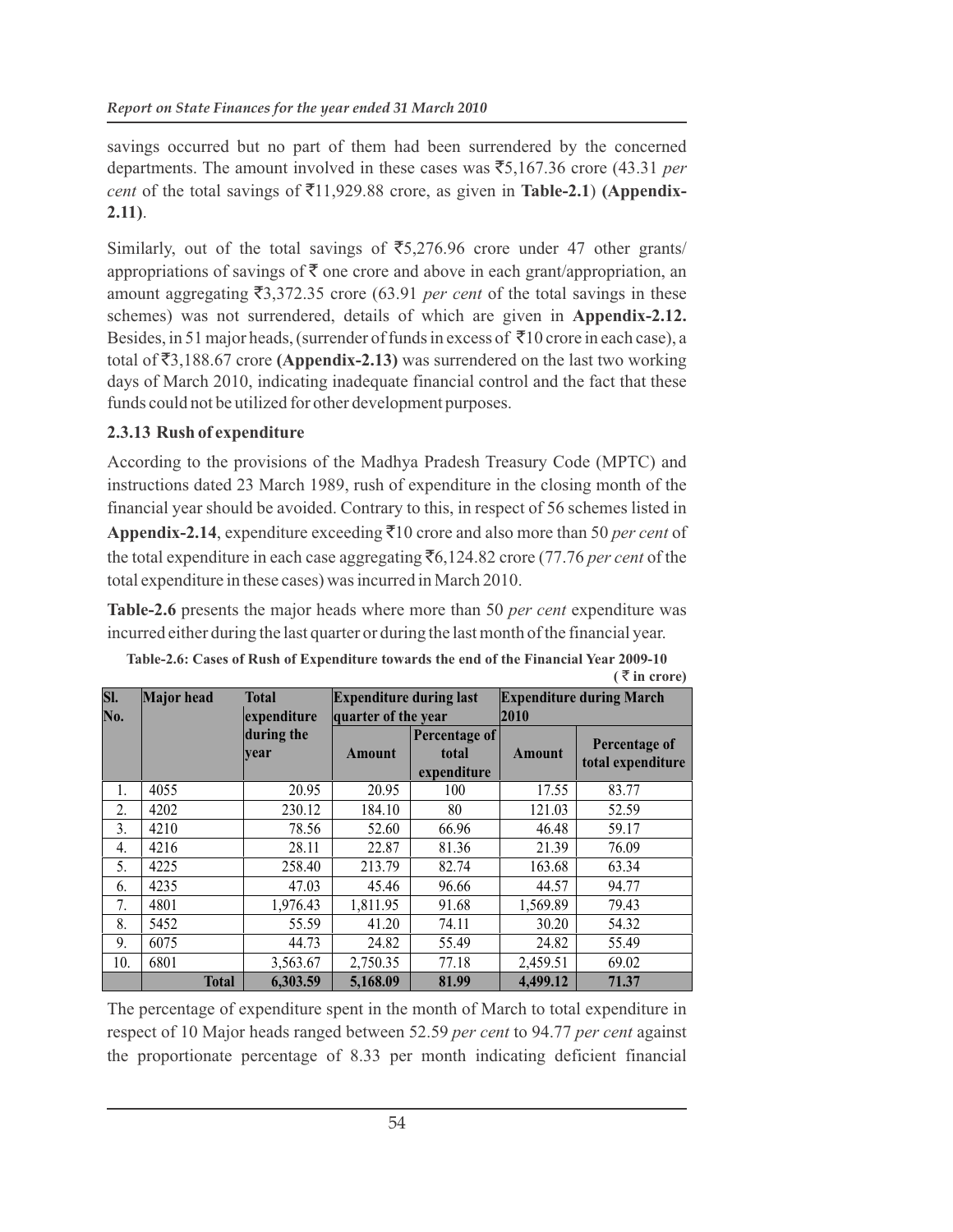management and non-maintenance of uniform flow of expenditure which is a primary requirement of budgetary control.

| 2.4 |  |  |  | Pendency in submission of DCC Bills, Non-reconciliation of    |  |
|-----|--|--|--|---------------------------------------------------------------|--|
|     |  |  |  | Departmental figures and Non adjustment of Temporary Advances |  |

#### **2.4.1 Pendency in submission of Detailed Countersigned Contingent Bills against Abstract Contingent Bills**

As per Rule 313 of MPTC, every drawing officer has to certify in each Abstract Contingent (AC) bill that Detailed Countersigned Contingent (DCC) Bills for all contingent charges drawn by him prior to the first of the current month have been forwarded to the respective controlling officers for countersignature and transmission to the Accountant General. There was an outstanding balance of DCC bills of  $\overline{5}21.11$  crore pertaining to the period from 1996-97 to 2009-10 as on 31 March 2010. Year-wise details are given in **Table-2.7.**

| Table-2.7: Pendency in submission of detailed countersigned contingent bills |  |
|------------------------------------------------------------------------------|--|
| against abstract contingent bills                                            |  |
| $\bar{\mathcal{R}}$ in crore)                                                |  |

| Sl. No.        | Year      | <b>Amount of outstanding AC bills</b> |
|----------------|-----------|---------------------------------------|
|                |           |                                       |
| 1              | 1996-1997 | 0.16                                  |
| 2              | 1997-1998 | 0.03                                  |
| 3              | 1998-1999 | $2.41 + 0.01$                         |
| $\overline{4}$ | 1999-2000 | $4.01 + 4.035$                        |
| 5              | 2000-2001 | 2.00                                  |
| 6              | 2001-2002 | 0.003                                 |
| 7              | 2002-2003 | <b>Nil</b>                            |
| 8              | 2003-2004 | Nil                                   |
| 9              | 2004-2005 | 4.60 <sup>6</sup>                     |
| 10             | 2005-2006 | 2.74 <sup>6</sup>                     |
| 11             | 2006-2007 | $0.25^{6}$                            |
| 12             | 2007-2008 | 0.04                                  |
| 13             | 2008-2009 | Nil                                   |
| 14             | 2009-2010 | 0.83                                  |
| <b>Total</b>   |           | 21.11                                 |

*<sup>5</sup> AC Bills of* `*4.03 crore pertaining to Major Head 2202 were destroyed in a fire accident that took place on 29.2.2000. Hence details were not available.*

*<sup>6</sup> The details of AC Bills of* `*4.60 crore,* `*2.74 crore and* `*0.25 crore pertaining to Major Head 2070 (State Protocol Officer) were not available due to the seizure of records by Investigating Agency of embezzlement case.*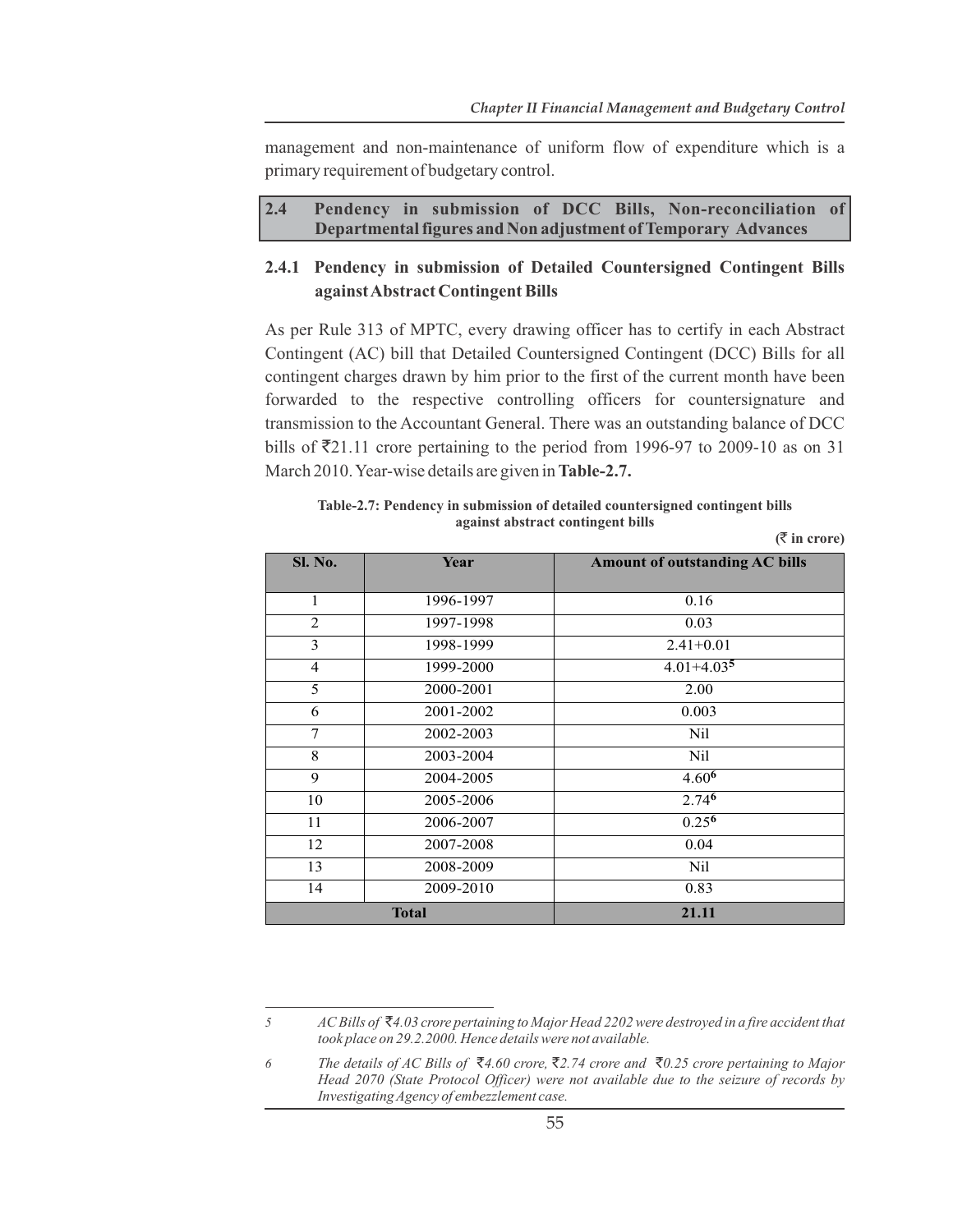Department-wise pending DCC bills for the years up to 2009-10 is detailed in **Appendix-2.15.**

#### **2.4.2 Unreconciled expenditure**

To enable controlling officers of departments to exercise effective control over expenditure to keep it within the budget grants and to ensure accuracy of their accounts, the Manual of Treasury Compilation (Second Edition 2007), Office of the Accountant General (A&E) stipulates that the expenditure recorded in their books should be reconciled by them every month during the financial year with that recorded in the books of the Accountant General. Even though non-reconciliation of departmental figures is pointed out regularly in Audit Reports, lapses on the part of Controlling Officers in this regard continued to persist during 2009-10 also. Controlling Officers of 12 departments did not reconcile expenditure amounting to ₹3,039.76 crore as of March 2010. Out of these 12 Controlling Officers, amounts exceeding  $\bar{\tau}$ 10 crore in each case aggregating  $\bar{\tau}$ 3,038.42 crore remained unreconciled during 2009-2010 in respect of 10 controlling officers as given in **Table-2.8.**

| SI.<br>No. | <b>Controlling Officers</b>                                     | <b>Amount not reconciled</b> |
|------------|-----------------------------------------------------------------|------------------------------|
|            |                                                                 |                              |
| 1.         | Commissioner, Rehabilitation, Bhopal                            | 10.86                        |
| 2.         | Commissioner, Panchayati Raj Directorate, Bhopal                | 2,187.58                     |
| 3.         | Director, Public Prosecution, Bhopal                            | 357.36                       |
| 4.         | Commissioner, Women and Child Development,<br><b>Bhopal</b>     | 45.84                        |
| 5.         | Secretary, Panchayat and Rural Development, Bhopal              | 23.60                        |
| 6.         | Secretary, Finance Department, Bhopal                           | 44.72                        |
| 7.         | Secretary, Energy Department, Bhopal                            | 43.91                        |
| 8.         | Secretary, Commercial Industry and Employment,<br><b>Bhopal</b> | 148.74                       |
| 9.         | Secretary Law and Legislative Affairs Department,<br>Bhopal     | 58.52                        |
| 10.        | Chief Principal, Forest Conservator, Bhopal                     | 117.29                       |
|            | <b>Total</b>                                                    | 3,038.42                     |

Table-2.8 : List of Controlling Officers under whom amounts exceeding ₹10 crore in each **case remained unreconciled during 2009-10 (**` **in crore)**

# **2.4.3 Non-adjustment of temporary advances**

Drawing and Disbursing Officers (DDOs) draw temporary advances for the purpose of meeting contingent expenditure either on the authority of standing orders or specific sanctions of the State Government. According to the State Finance Departments' instructions (October 2001), temporary advances taken by Government employees for tours or contingent expenditure should be adjusted within three months or at the end of financial year, whichever was earlier. Otherwise interest as per the interest rate on fixed deposits of State Bank of India would be charged from the responsible employee/officer.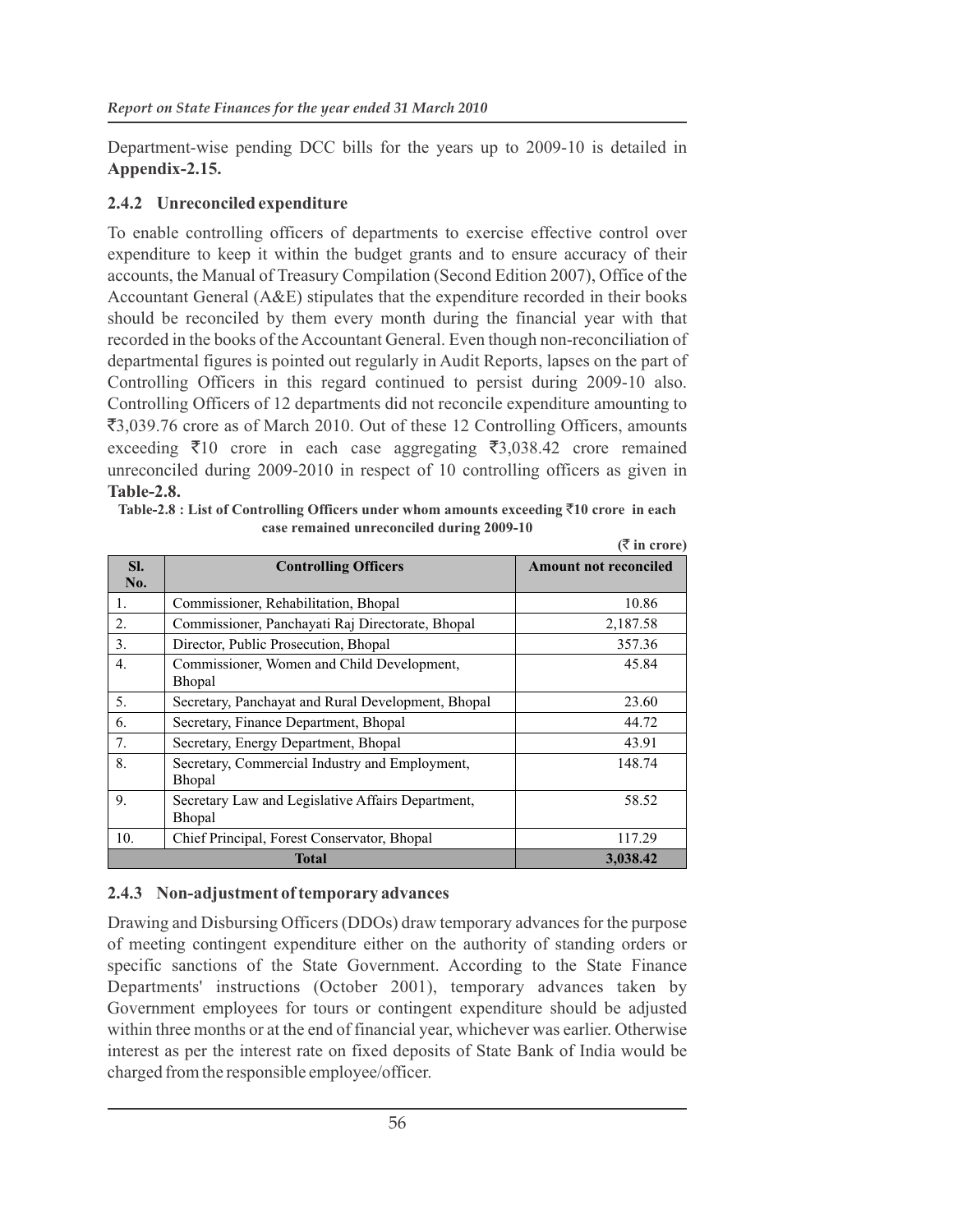Test check of records (June 2004 to May 2010) of Drawing and Disbursing Officers in the State and information provided by the various departments (to the extent available) reveals that as of 31 March 2010, 1973 advances aggregating  $\bar{\xi}$ 42.68 crore were pending for adjustment by DDOs in their records. Adequate reasons for nonadjustment of temporary advances for periods ranging from one year to more than 10 years had not been intimated by the department. Age-wise analysis of advances pending is given in **Table-2.9.**

| SI.<br>$\mathbf{N}\mathbf{0}$ | <b>Pendency</b>                              | No of<br><b>Advances</b> | <b>Amount</b><br>$(\bar{z}$ in lakh) |
|-------------------------------|----------------------------------------------|--------------------------|--------------------------------------|
|                               | More than 10 years                           | 608                      | 25.00                                |
| 2                             | More than five years upto 10 years           | 245                      | 42.50                                |
| 3                             | More than one years but less than five years | 687                      | 3,904.89                             |
| 4                             | Less than one year                           | 433                      | 295.57                               |
| <b>Total</b>                  |                                              | 1973                     | 4,267.96                             |

|  | Table-2.9: Age wise analysis of advances pending |  |
|--|--------------------------------------------------|--|
|  |                                                  |  |

The Government should take appropriate action to adjust the advances pending for more than 10 years. Pendency indicates ineffective loan management of the concerned department.

#### **2.5 Personal Deposit Accounts**

Personal Deposit (PD) Accounts are created for parking funds by debit to the Consolidated Fund of the State and should be closed at the end of the financial year by minus debit to the relevant service heads. There were 773 PD Accounts (Government:763, Semi Government:10) having balances of  $\bar{\tau}$ 1,904.52 crore as of 31 March 2010 in 53 District Treasuries. Of these accounts, 235 PD Accounts with balances of  $\bar{\tau}$ 111.55 crore, had no transactions during 2009-10. The closing balances in the PD accounts indicated that the administrators had not followed the provisions of MPTC PART I Rule 543 regarding closing of PD Accounts by minus debit to the relevant service head before closing of the financial year.

(i) Test check of records (July 2010) of Project Director, Madhya Pradesh Urban Service Programme for Poorers (MPUSP) (Urban Administration and Development Department) revealed that a sum of  $\bar{z}$ 33.11 crore were drawn from the Consolidated Fund of the State (Grant no. 22-2217-05-800-7321) and deposited into PD Account No. 46 during 2009-10. The same amount was drawn from the PD Account and credited to the bank account during 2009-10. The unspent balances of  $\bar{\tau}$ 1.19 crore were still lying in the bank account as of 31 March 2010. According to Rule 6 of Madhya Pradesh Financial Code Part I Government money drawn from the treasury should not be kept in outside Government Accounts. No money should be drawn from the treasury unless it is required for immediate disbursement as per MPTC Part I Rule 284. Further, as per Finance Department instructions (February 2009), all the bank accounts were to be closed by 28 February 2009 and amounts transferred to Government Accounts. Thus the department irregularly transferred the funds to its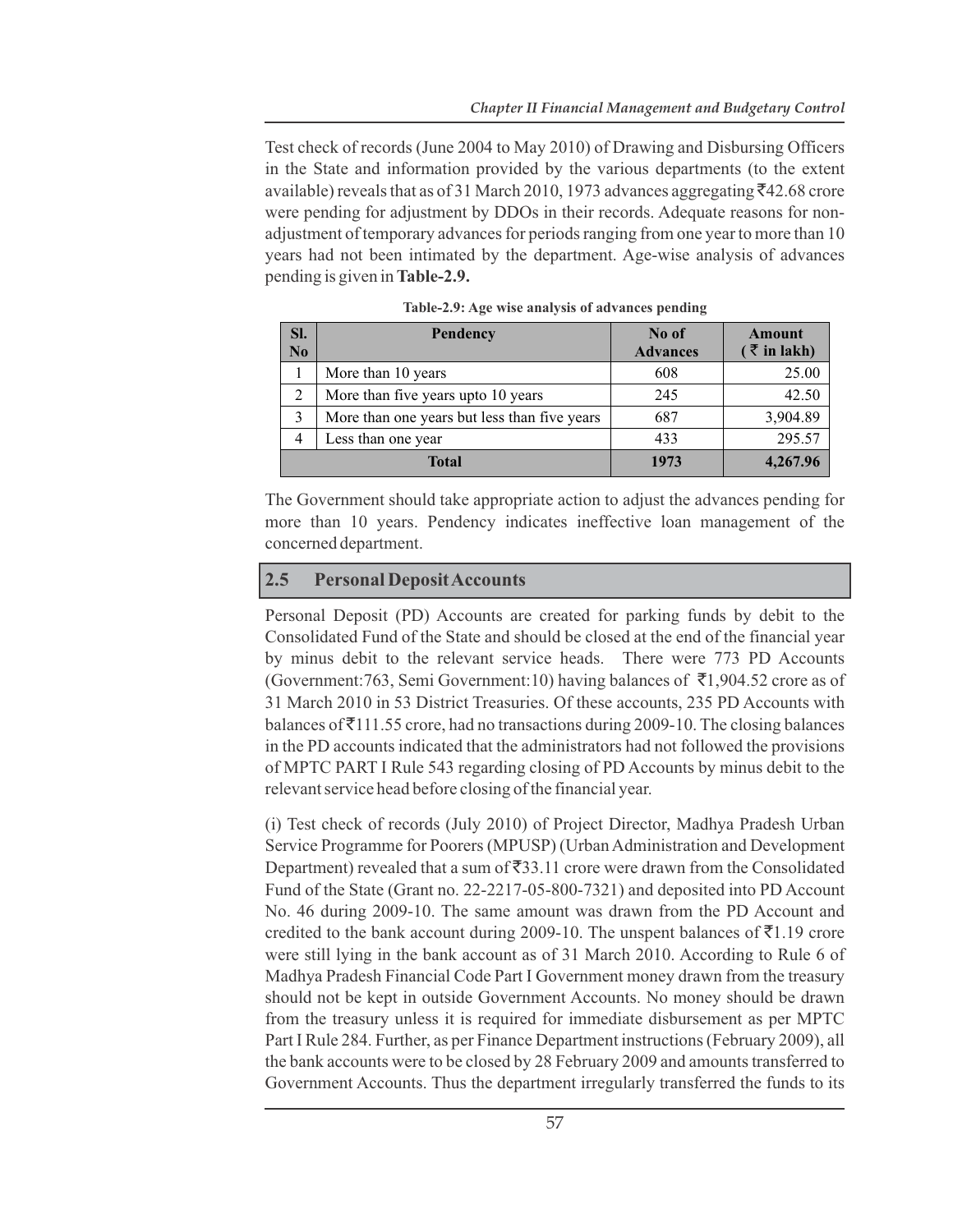bank account from PD Accounts instead of closing it at the end of the financial year by minus debit of balances to the relevant service heads as per Rule 543 of MPTC Part I. The department stated that the amount was drawn from the PD Account for payment to a consultant and suppliers' bills which were paid in April and May 2010. The reply is not tenable as the department had not followed the instructions regarding closing of PD Account by transfer the balance amount to the consolidated fund by minus debit to the relevant service head. The matter was reported to Government (August 2010), reply had not been received (September 2010).

(ii) Test check of records (July 2010) pertaining to the Director, Medical Services, Bhopal revealed that two PD Accounts - out of which, one PD Account No. 26 for "Construction work" in the name of Commissioner, Medical Services and other PD Account No. 37 under Medicine Policy in the name of Director Medicine cell, Bhopal were in operation. There were balances of  $\overline{88.68}$  crore under PD Account No. 26 and ₹69.39 crore (includes ₹30.31 crore relating to Central sector schemes) under PD Account No.37 as of 31 March 2010. These accounts were not closed at the end of the financial year by minus debit to the concerned service heads. Further, it was noticed that there were no transactions during 2009-10 in respect of PD Account No. 26 and as per sanction dated 17 March 2008 of Directorate Health Services M.P. Bhopal, an amount of  $\overline{$}38.80$  crore were transferred (29 March 2008) from PD Account No. 26 to PD Account No.37 above without the consent/approval of the Finance Department.

(iii) Test check (July 2010) of records pertaining to Land Acquisition Officer Bhopal revealed that an amount of  $\overline{5}28.64$  crore were lying in PD Account as of 31 March 2010. It was not closed at the end of the financial year by minus debit to the relevant service heads of the consolidated funds.

# **2.6 Outcome of Review of Selected Grants**

A review of budgetary procedure and control over expenditure and test check of records pertaining to seven grants<sup>7</sup> revealed the following:

# **2.6.1 Non-maintenance of expenditure control registers**

For the purpose of effective control and monitoring over expenditure, a register is required to be maintained by controlling officers of grants the subordinate offices are required to send monthly expenditure statements regularly to these controlling officers. Figures of expenditure so received are to be posted in the Expenditure Control Register and progressive totals thereof worked out month-by-month by the controlling officers to enable them to update the position of expenditure.

Test check of records of grant nos. 2, 37, 45, 58, 64 and 69 revealed that neither were Expenditure Control Registers maintained by any of the controlling officers nor did

*<sup>7</sup> 02-Other expenditure pertaining to General Administration Department (Revenue Voted), 20-Public Health Engineering (Capital Voted), 37-Tourism (Capital Voted), 45-Minor Irrigation Works (Capital Voted), 58-Expenditure on Relief on account of Natural Calamities and Scarcity (Revenue Voted and Capital Voted), 64-Scheduled Castes Sub Plan (Revenue Voted) and 69-Information Technology (Revenue Voted)*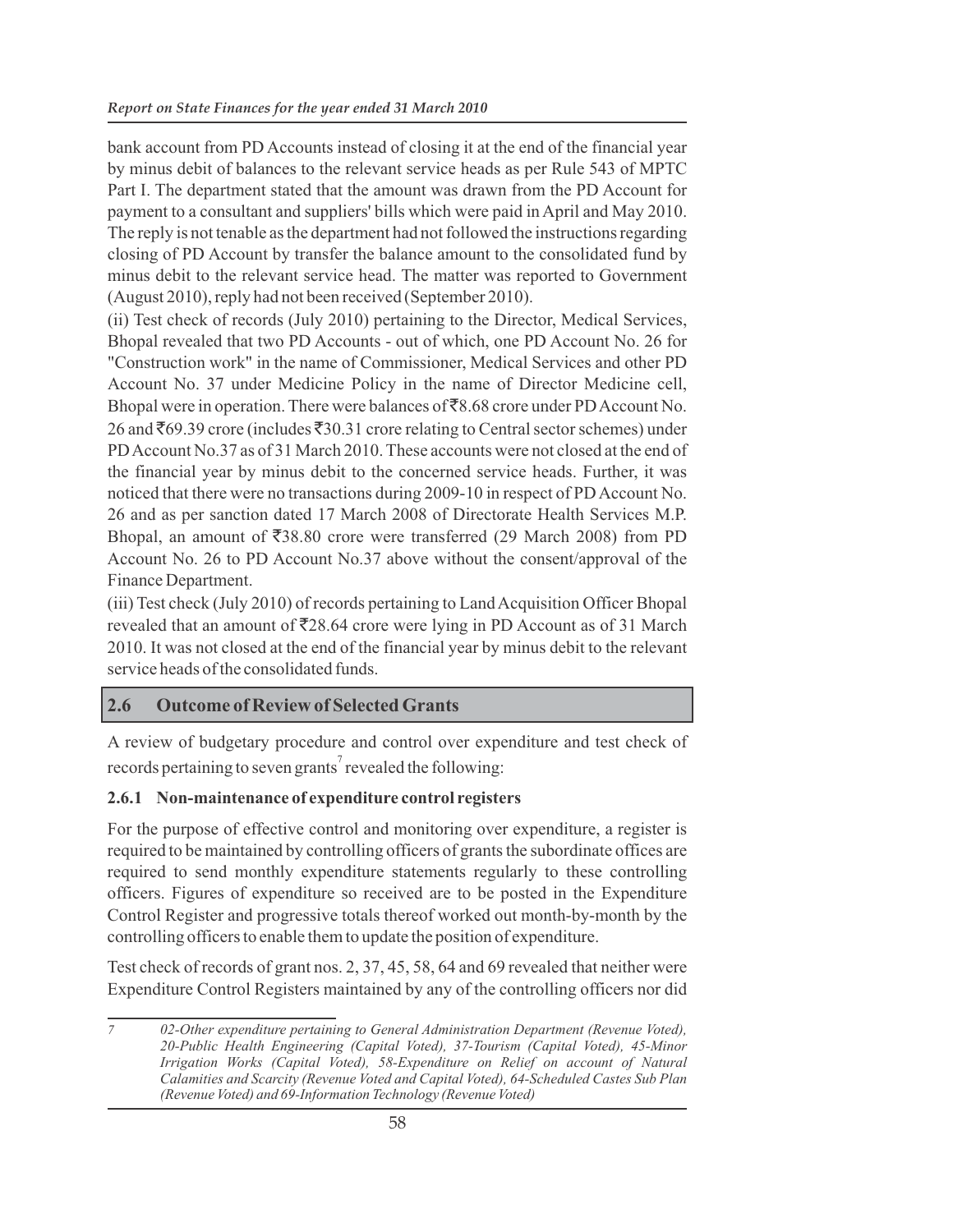the subordinate offices submit Monthly Expenditure Statements regularly. This indicated the absence of proper control and monitoring of expenditure which led to (a) heavy excesses/ large savings over the provisions under certain sub-heads, and (b) inadequate/unnecessary/ excessive supplementary provisions.

#### **2.6.2 Defective preparation of budget estimates**

The procedure followed in the test-checked grants and the Appropriation Accounts, 2009-10 revealed that demands for budget estimates were prepared on an ad hoc basis. The poor quality of budget preparation and budgetary operations led to huge savings totaling  $\overline{5}489.09$  crore ranging between  $\overline{5}10.41$  crore and  $\overline{5}234.83$  crore in four grants (2, 58, 64 and 69) under the Revenue voted section. In the Capital voted section also, excessive provisions totaling  $\overline{2}233.96$  crore ranged from  $\overline{2}2.70$  crore to  $\overline{5}161.67$  crore in four grants (20, 37, 45 and 58).

Substantial savings occurred of  $\bar{\tau}$  two crore or more and also more than 20 *per cent* of the provision in each case aggregating  $\bar{F}689.92$  crore under 43 schemes of the testchecked grants during 2009-10 (persistent savings had occurred in respect of 13 schemes) as per details given in **Appendix-2.16.** Under nine schemes, substantial excesses of more than  $\overline{\xi}$  one crore in each case totaling  $\overline{\xi}$ 44.37 crore during 2009-10 were noticed as per details given in **Appendix-2.17.**

In two schemes, supplementary provisions totaling  $\bar{\tau}$ 108.35 crore remained unutilized and proved unnecessary and in another two schemes, the supplementary provisions were excessive by  $\overline{2}26.68$  crore. In one other scheme, the supplementary provision was inadequate in view of a total excess of  $\bar{\tau}$ 13.96 crore. Details are given in **Appendix-2.18**.

# **2.6.3 Parking of funds under Civil Deposit and Bank Account**

Financial Rules prohibit drawal of money from the treasury unless required for immediate disbursement. Test check of records and Appropriation Accounts 2009- 10 revealed that money was drawn and credited to Civil Deposit after being exhibited as final expenditure in the accounts to avoid the lapse of budget provisions. Details are given below: -

(i) A sum of  $\bar{z}$ 37.26 crore was drawn from Grant no.58 under the heads 2245-80-103-7024- The amount received from National Contingency Calamities Relief Funds ( $\overline{527.83}$  crore) and 4059-01-051-0101-5720-Construction of Disaster Relief Buildings ( $\bar{z}$ 1.50 crore); Grant no.20 under the heads 4215-01-102-0701-2580-Rural piped water supply scheme ( $\bar{\tau}$  Three crore) and 4215-01-102-0701-9489-Flourosis control programme in the State  $(\overline{3}, 43)$ crore); Grant no.64 under the head 3451-789-101-0103-5612-Strengthening of Decentralized Scheme ( $\overline{(}1.50$  crore) and credited to Major head 8443-Civil Deposit-800-other Deposits on 31 March 2010.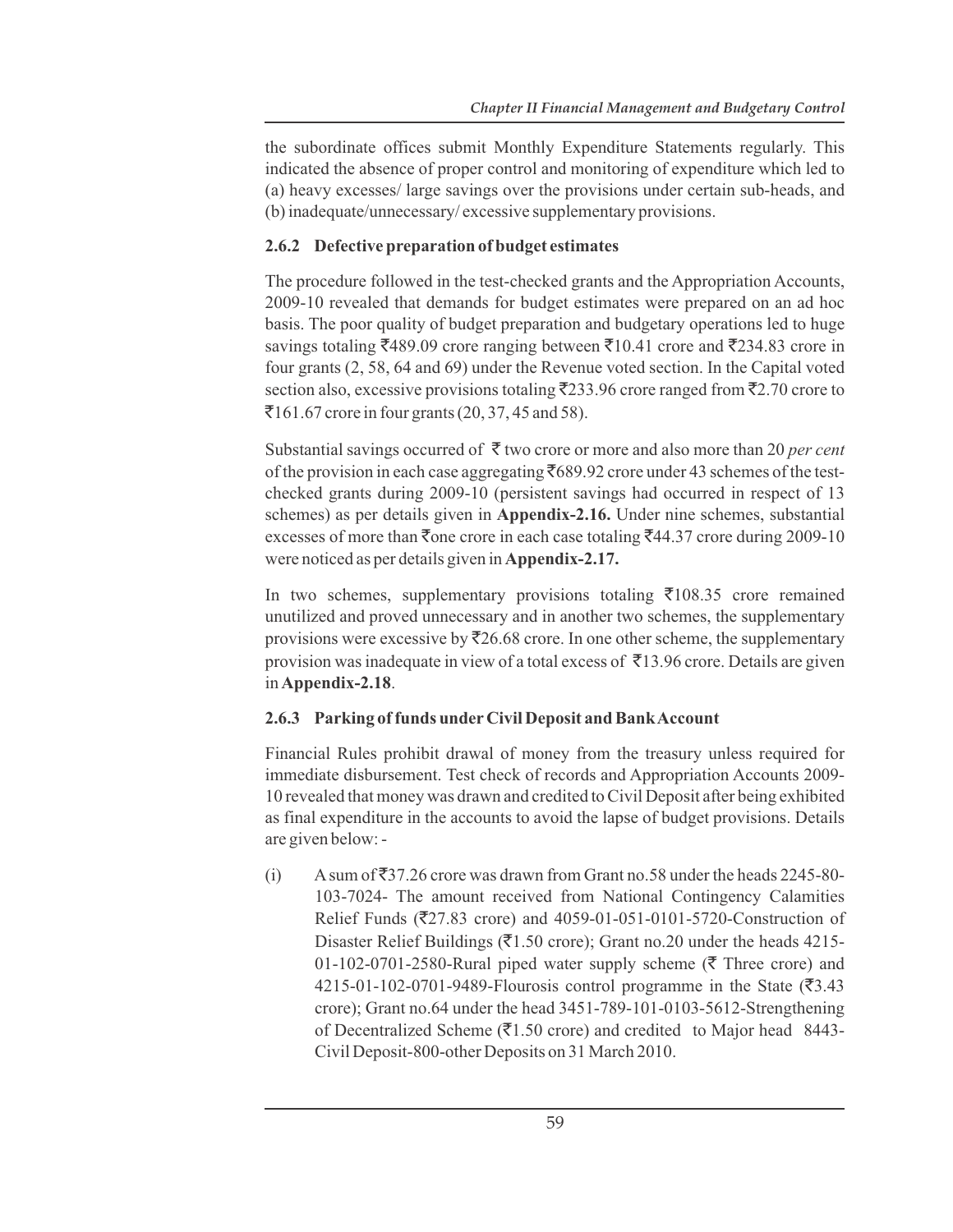- (ii) An amount of  $\overline{5}5.36$  crore was drawn (February 2010) by Commissioner Tribal Development Bhopal in Grant no.64 under the scheme 2225-01-793- 800-0603-4986-Grant to Special Authority for denotified nomadic castes and released to the Nomadic Castes Authority, which was credited to Bank A/C (PNB Jumerati, Bhopal). The funds were still lying unutilized (July 2010) in the bank account.
- (iii) An amount of  $\overline{5}25.78$  crore released in November 2006 ( $\overline{5}18.30$  crore) and March 2008 ( $\overline{57.48}$  crore) by the Government of India in Grant no.69-under the Scheme 3435-60-600-0701-6873-National e-Governance Plan was deposited under major head 8443- Civil Deposits-800-Other Deposits on 31 March 2008 and 31 March 2009 respectively and these are still lying unutilized (July 2010). This resulted in blocking of GOI Funds. The controlling officer confirmed the facts.
- (iv) A sum of  $\overline{57.29}$  crore was drawn by the Director, Information Technology under Grant no.69-3425-60-600-0701-6874-Establisment of State Wide Area Network ( $\bar{\tau}$  seven crore) and 0101-6760-Assistance to MAPIT or other Institutions for new Technology ( $\overline{(}0.29)$  crore). Out of this,  $\overline{(}4.29)$  crore remained unutilized (July 2010). The department stated the payment would be made after completion of all the works and formalities, tests etc. The reply of the department confirmed the fact that the said amount was not required for immediate payment and drawals were made to avoid lapse of budget provision.

#### **2.6.4 Non-reconciliation of expenditure under selected grants**

In order to enable the controlling officers to ascertain the exact and updated position of expenditure, figures of expenditure in departmental records should be reconciled with those shown in the records of the Accountant General (A&E)-I, Madhya Pradesh. Test check revealed that reconciliation of departmental expenditure figures for the year 2009-10 was not carried out with the figures of the Accountant General (A&E)-I by any of the Controlling Officers in respect of grant nos. 45, 64 and 69 demonstrating ineffective control over expenditure.

#### **2.6.5 Excessive surrender of Funds**

In Grant no. 64 under the scheme 2225-01-793-277-063-538- Grant to Educated youths for construction of infrastructure and training for self-employment, against the provision/allotment for  $\overline{57.60}$  crore, an expenditure of  $\overline{52.56}$  crore was booked with a saving of  $\overline{55.04}$  crore. However,  $\overline{56.26}$  crore was surrendered against the saving of  $\overline{55.04}$  crore which resulted in excess surrender of  $\overline{51.22}$  crore. This indicated ineffective control over expenditure by the department.

#### **2.6.6 Irregular drawal of State's share**

The Finance Department, Government of Madhya Pradesh issued instructions (March 2009) that funds allocated as the State's share in respect of Centrally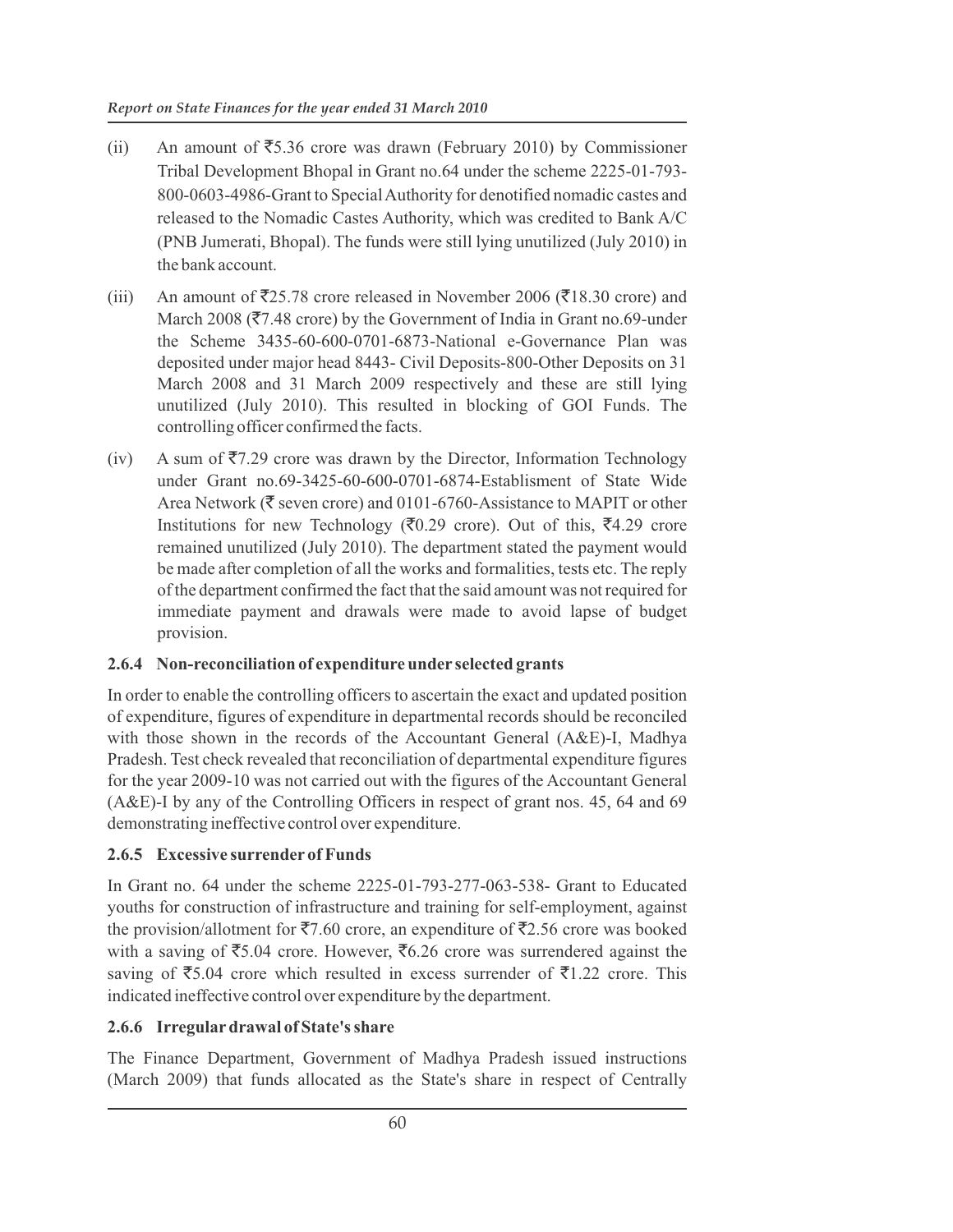sponsored schemes (CSS) should be drawn only after receipt of the funds (Central Share) from the Central Government.

Scrutiny (July 2010) of records revealed that Government of India (Information Technology) sanctioned (October 2006) a project of State Wide Area Network (SWAN) for a total outlay of  $\overline{5}174.21$  crore in respect of Madhya Pradesh with Central share of 67 *per cent* ( $\overline{(}116.70$  crore) and State share of 33 *per cent* ( $\overline{(}57.51$ ) crore). During 2005-06 to 2008-09, the State Government drew the State share of  $\overline{2}28.29$  crore and received Central share of only  $\overline{2}12$  crore up to 2008-09 as against the required Central share of  $\overline{5}56.48$  crore, resulting in less receipt of  $\overline{5}44.48$  crore due in 2009-10. During 2009-10, the Director, Information Technology (DIT) drew (March 2010) the State's share of  $\bar{\tau}$  seven crore in Grant no.69 under the scheme 3425-60-600-0701- CSS (Normal)-6874-Establishment of SWAN while there was already less receipt of Central funds.

The department assured compliance of Government instructions in future.

# **2.6.7 Unauthorized drawal of funds from the State Plan scheme for Centrally Sponsored scheme**

Government of India sanctioned (March 2009), payment of  $\bar{\tau}$ 12.20 crore as additional Central assistance under the National e-Governance Action Plan. However, the State Government made a budget provision of  $\bar{\mathcal{R}}8.67$  crore under the Centrally Sponsored scheme (normal) and  $\overline{5}17.35$  crore in the State Plan scheme 'National e-Governance Plan' in grant no. 69.

Scrutiny (July 2010) of records revealed that during 2009-10, the Government sanctioned (November 2009) drawal of  $\bar{5}12.20$  crore from the State Plan scheme for implementation of the Centrally Sponsored scheme instead of from the allocation under the Centrally Sponsored scheme. Funds  $\bar{z}8.67$  crore provided under the Centrally Sponsored scheme was surrendered in January and March 2010 instead of utilising it.

The department replied that the scheme 'National e-Governance plan' was under State Plan scheme. The reply is not acceptable as the funds provided under Centrally Sponsored scheme in the Budget remained unutilized and consequently were surrendered notwithstanding the fact that the scheme being implemented was a Centrally Sponsored scheme.

# **2.6.8 Rush of expenditure in March under schemes**

According to the provisions of the Madhya Pradesh Treasury Code (MPTC) and instructions dated 23 March 1989, rush of expenditure in the closing month of the financial year should be avoided. Regular flow of expenditure throughout the year is the primary requirement of budgetary control. In 20 schemes as per details given in **Appendix-2.19,** the expenditure incurred during March 2010 totaling  $\bar{\xi}$ 438.20 crore ranged from 60 *per cent* to 100 *per cent* of the total expenditure. This indicates inadequate financial control and possibility of drawal of funds to avoid lapse of budget provision.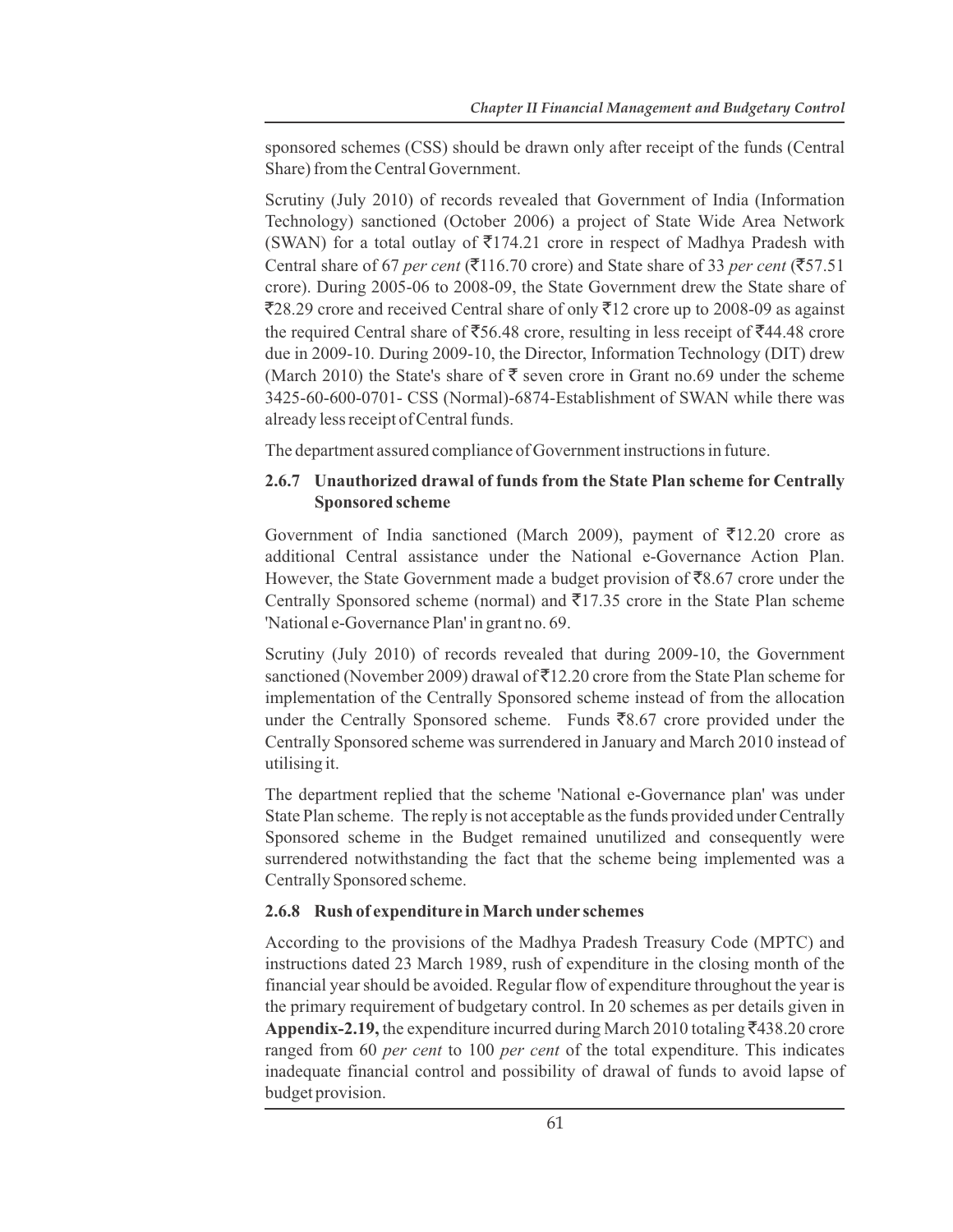#### **2.6.9 Drawal of funds in excess of Budget allotment**

Government of Madhya Pradesh Finance Department issued (April 2009) instructions, imposing a 10 *per cent* cut from the object head 42-Grant-in-aid (Non-Plan) during the year 2009-10.

Scrutiny of records relating to Grant no.02 revealed (July 2010) that  $\bar{\tau}$ one crore and `15 lakh under the heads 2052-092-8243-Grant-in-aid to Human Rights Commission and 2235-60-107-7512-Bus passes for Freedom fighters respectively allocated in the State Budget (vote on Account) from 1 April 2009 to 31 July 2009, were drawn during May to September 2009 and March 2010, without deducting the 10 *per cent* cut imposed by the Finance Department, resulting in excess drawal of  $\bar{z}$ 11.50 lakh by the Department. Department accepted the facts and assured compliance in future.

#### **2.7 Conclusion**

Although the overall saving of  $\bar{\tau}$ 11,930 crore during the year was 19 *per cent* of the total budget provision ( $\overline{\mathfrak{F}}62,394$  crore), the following facts indicate defective budget preparation, ineffective financial management and budgetary control over expenditure by the State Government :

Supplementary provisions of  $\bar{\bar{\mathbf{z}}}$ 8,461 crore obtained during the year were not required in view of the overall saving of  $\bar{\tau}$ 11,930 crore. Rupees 398 crore was transferred to Civil Deposit (Other Deposits) and  $\overline{z}413$  crore were transferred to the balances of PD Account during 2009-10 by exhibiting these as final expenditure in the accounts. There were cases of persistent savings, excess expenditure in 29 schemes and unutilized provision of  $\bar{c}6,526$  crore in 54 schemes during the year. A sum of  $\bar{c}3,189$  crore was surrendered on the last two days of the financial year. Government was still to regularize excess expenditure of  $\bar{c}4,691$  crore pertaining to the periods 1993-94, 1994-95 and 1997-98 to 2008-09. Excess expenditure of  $\overline{5}123.96$  crore in four grants during the year required regularization. There were defective sanctions of surrenders/reappropriations amounting to  $\bar{c}671.99$  crore issued in violation of financial rules and instructions of the Government. AC bills amounting  $\overline{z}21.11$  crore remained outstanding for adjustment as on 31 March 2010. Twelve Controlling Officers did not reconcile expenditure of  $\overline{53,039.76}$  crore. Government did not close 773 PD Accounts having huge balances of  $\bar{\mathfrak{c}}$ 1,904.52 crore as of 31 March 2010, of which 235 PD Accounts having balances of  $\bar{\tau}$ 111.55 crore remained un-operative during the year.

#### **2.8 Recommendations**

- $\triangleright$  Budgetary control should be strengthened by all the Government departments where savings/excesses have been observed. Transfer of funds to Civil Deposits at the fag end of the financial year with a view to avoid lapse of budget should be avoided.
- $\triangleright$  Regularization of excess expenditure pending from 1993-94 may be taken up on priority basis.